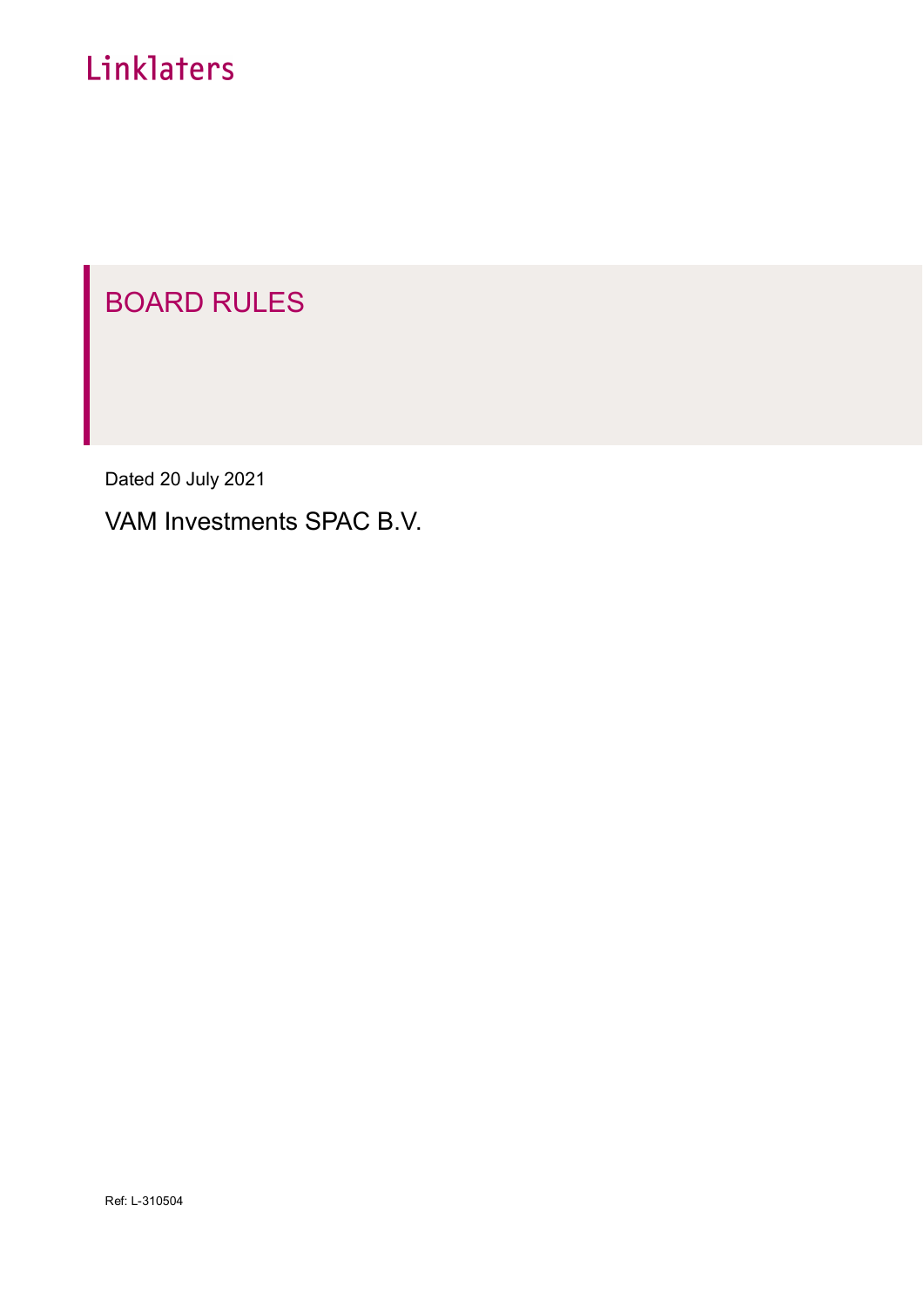#### **1 Introduction**

- **1.1** These Rules have been established by the Board in accordance with article 22.1 of the Articles of Association.
- **1.2** These Rules are complementary to the provisions regarding the Board and the Directors pursuant to the laws of the Netherlands, the Articles of Association, the Letter Agreement and the applicable regulations pursuant to the listing of Ordinary Shares on the regulated market operated by Euronext Amsterdam N.V.
- **1.3** These Rules shall be reviewed periodically by the Board and in any event at the time of a Business Combination, and shall be amended by the Board if required.
- **1.4** These Rules shall be published on the Company's website.
- **1.5** The meaning of certain capitalised or uncapitalised terms used in these Rules is set forth in the list of definitions attached hereto as Annex 1.

### **2 General duties and powers of the Board**

- **2.1** The Board shall be entrusted with the management of the Company, which includes in any event determining the Company's policy and strategy. In performing their duties, the Directors shall act in accordance with the interests of the Company and the business connected with it. Each Director is responsible for the general course of affairs.
- **2.2** The Board is responsible for the continuity of the Company and the business connected with it, and focuses on long-term value creation for the Company and the business connected with it, taking into account the stakeholders' interests that are relevant in this context.
- **2.3** The Board is responsible for compliance with all relevant laws and regulations. The Board is further responsible for the corporate governance structure of the Company and for compliance with the DCGC.
- **2.4** In view of the Board's focus on long-term value creation, the Board shall:
	- (i) adopt values for the Company and the business connected with it that contribute to a culture focused on long-term value creation. The Executive Directors are responsible for the incorporation and maintenance of the values within the Company and the business connected with it;
	- (ii) encourage behaviour in line with such values, and propagate these values through leading by example; and
	- (iii) draw up a code of conduct and monitor its effectiveness and compliance with this code of conduct, both for the Board and the employees of the Company.
- **2.5** The Board is responsible for stimulating openness and accountability within the Board, and between the different corporate bodies of the Company.
- **2.6** The Board shall comply with the Related Party Transaction Policy. The Related Party Transaction Policy shall be published on the Company's website.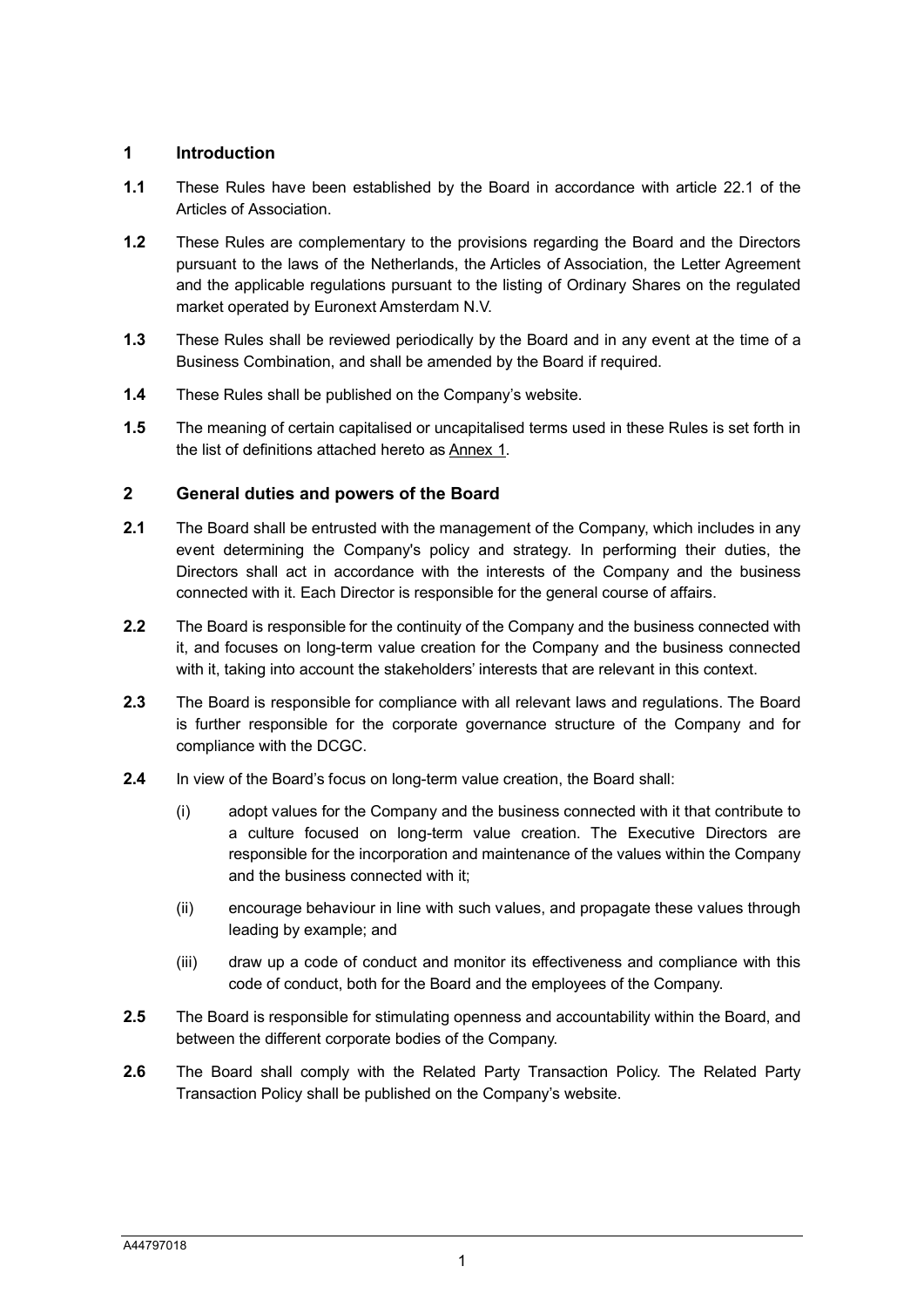### <span id="page-2-1"></span>**3 Composition of the Board**

- <span id="page-2-0"></span>**3.1** The Board shall consist of one or more Executive Directors and two or more Non-Executive Directors. The majority of the Board shall consist of Non-Executive Directors. Only individuals can be Directors.
- **3.2** The Class Meeting Founder Shares shall determine the number of Directors, with due observance of Clause [3.1.](#page-2-0)

#### **4 Appointment and dismissal of Directors**

- **4.1** The Directors are appointed and dismissed as follows:
	- (i) with respect to all Directors except one: by the Class Meeting Founder Shares on the recommendation of the Board; and
	- (ii) with respect to one Director: by the General Meeting on the binding nomination of the Class Meeting Founder Shares.
- **4.2** The recommendation or nomination to appoint a Director shall include:
	- (i) whether a Director shall be appointed as Executive Director or as Non-Executive Director:
	- (ii) in case of an Executive Director, whether such person shall be granted the title of CEO, Chairperson or any other title; and
	- (iii) in case of a Non-Executive Director:
		- (a) such person's age, profession, the amount and number of Shares held by such person;
		- (b) the positions such person holds or has held, insofar as these are relevant for the performance of the duties of a Non-Executive Director;
		- (c) the legal entities of which such person is a supervisory or non-executive director (if legal entities include legal entities belonging to the same group, an indication of that group shall suffice); and
		- (d) the reasons on which the recommendation or nomination is based.
- **4.3** The notice of the General Meeting or the Class Meeting Founder Shares at which the appointment or dismissal of the relevant Director shall be brought up for discussion shall include the relevant recommendation or nomination.
- **4.4** To the extent possible, the recommendation or nomination to appoint a Director shall be in accordance with the Diversity Policy and the Board Profile regarding its composition. The Diversity Policy addresses the concrete targets relating to diversity and the diversity aspects relevant to the Company, such as nationality, age, gender, and education and work background.
- **4.5** Candidate Directors shall attend the General Meeting at which such person's appointment shall be voted on.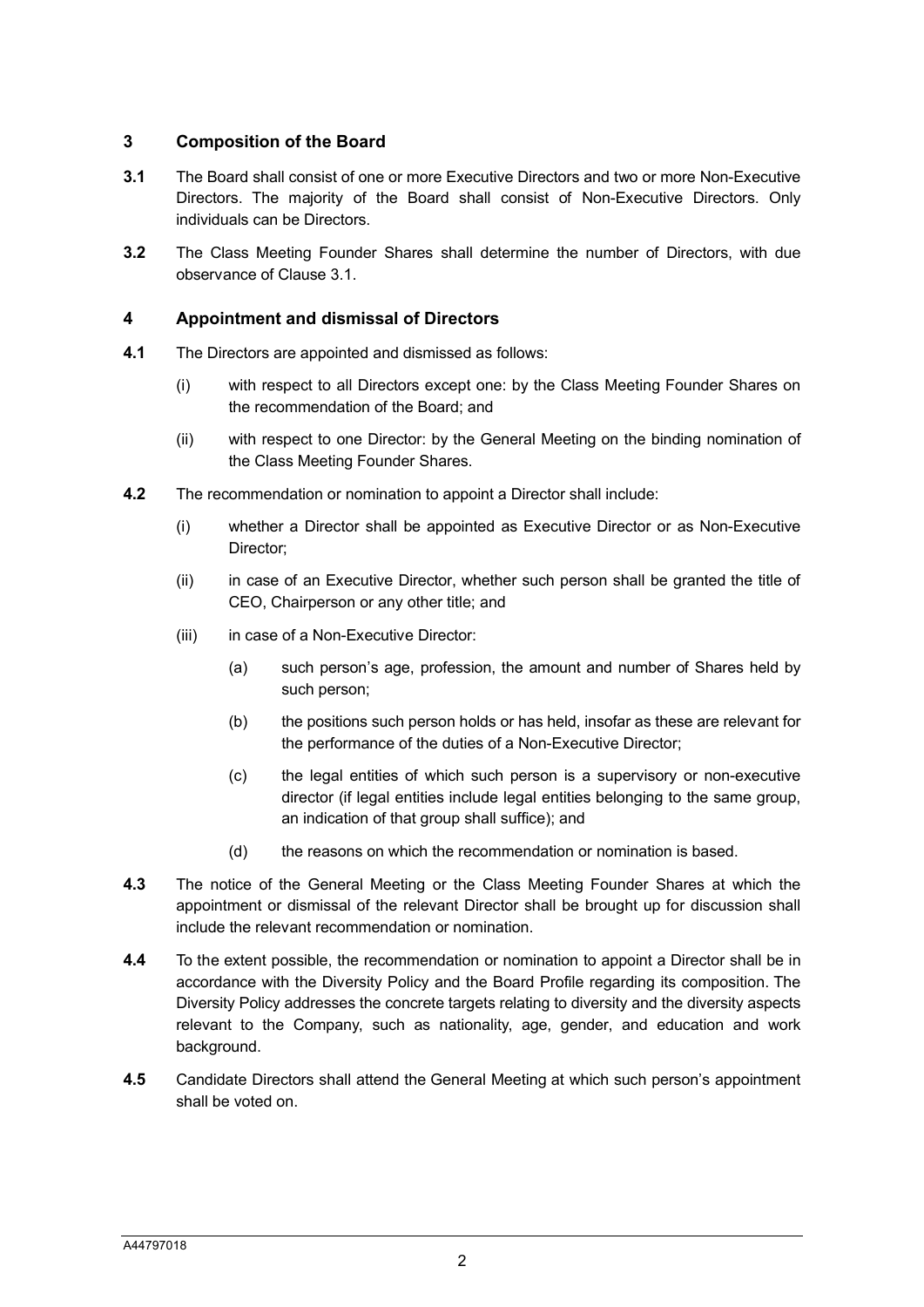#### **5 Retirement, reappointment and suspension of Directors**

- **5.1** Executive Directors shall retire by no later than at the end of the annual General Meeting in the fourth year after the year in which the Executive Director was appointed and Non-Executive Directors shall retire at the end of the annual General Meeting in the fourth year after the year in which the Non-Executive Director was appointed. An Executive Director is eligible for reappointment. A Non-Executive Director is also eligible for reappointment but may only be reappointed for a period of four years. Subsequently, a Non-Executive Director may be re-appointed for a period of two years, which appointment may thereafter be extended by at most two years. The reasons for further reappointments of Non-Executive Directors shall be provided in the report of the Non-Executive Directors to be included in the management report.
- **5.2** Subject to relevant laws, a Director shall retire early in the event of inadequate functioning or structural incompatibility of interests, such to be determined by the Board pursuant to a resolution adopted by unanimous vote, not including the Director concerned. In the event of early retirement, the Company shall issue a press release mentioning the reasons for the departure.
- **5.3** A Director may be suspended at any time by the body of the Company authorised to appoint such Director. An Executive Director may also be suspended by the Board. A suspension by the Board may be discontinued at any time by the General Meeting.
- **5.4** Any suspension may be extended one or more times, but may not last longer than three months in the aggregate. If, at the end of that period, no decision has been taken on termination of the suspension or on dismissal, the suspension shall end.

#### **6 Board Profile and diverse composition of the Board**

- **6.1** The Non-Executive Directors shall prepare the Board Profile, addressing at least the following items:
	- (i) the desired expertise and background of the Directors;
	- (ii) the desired composition of the Board as included in the Diversity Policy;
	- (iii) the size of the Board; and
	- (iv) the independence of the Non-Executive Directors.
- **6.2** The Board Profile is attached hereto as Annex 2.
- **6.3** Within the limits of the Board's powers, the Board shall endeavour to ensure that:
	- (i) each Director has the specific expertise required for the fulfilment of such Director's duties in accordance with the Board Profile;
	- (ii) each Director is capable of assessing the broad outline of the overall management of the Company;
	- (iii) the Board is composed in accordance with the Board Profile and such that the requisite expertise, background, competencies and, in relation to the Non-Executive Directors, independence are present for the Directors to carry out the Directors' duties properly;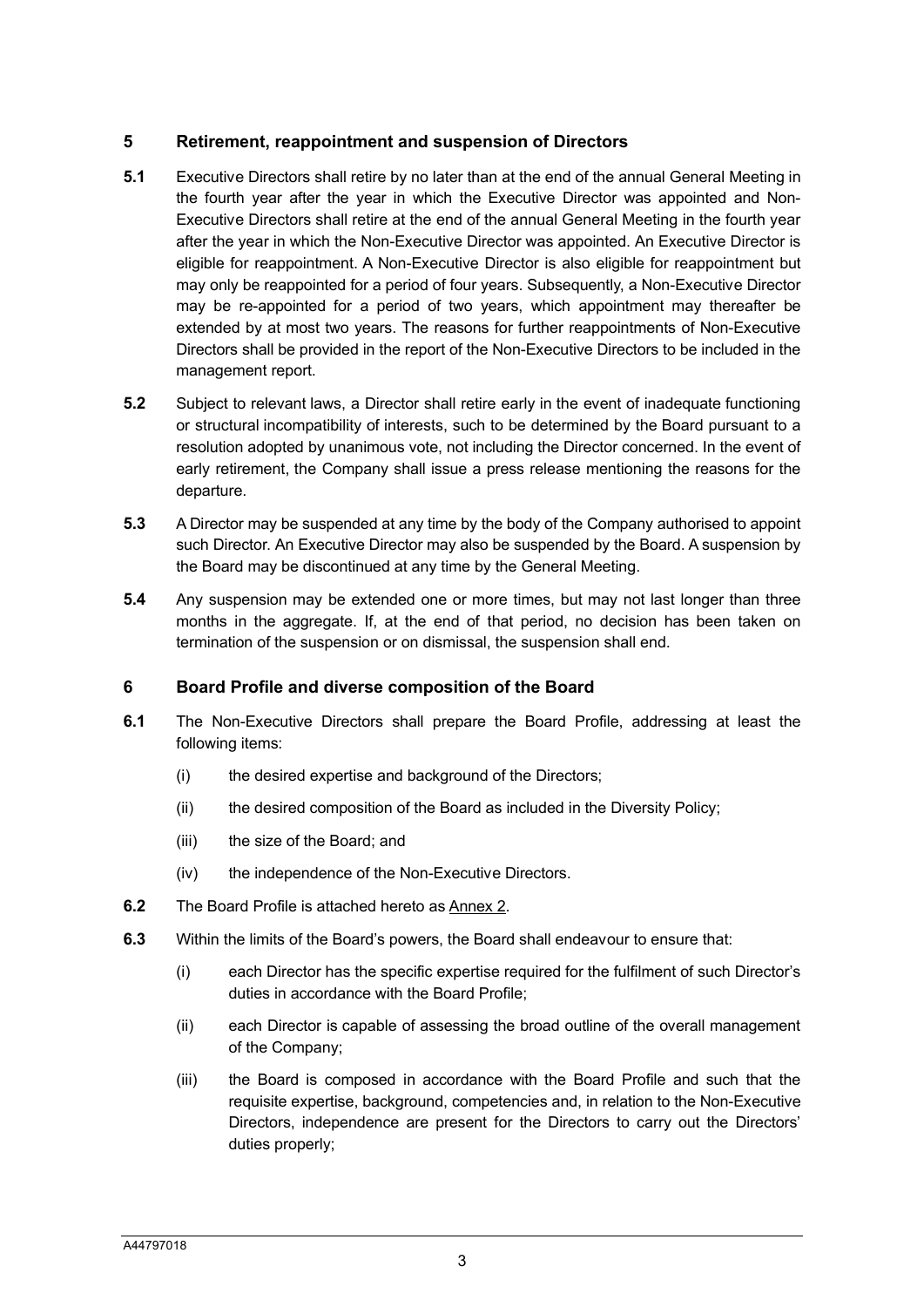- (iv) at least one Non-Executive Director shall have competence in accounting and auditing; and
- (v) each Director observes the restrictions included in Clause [7](#page-4-0) regarding the nature and number of such Director's other positions.

#### <span id="page-4-0"></span>**7 Other positions**

- **7.1** An Executive Director may not be:
	- (i) a supervisory or non-executive director of more than two large companies and/or large foundations governed by the laws of the Netherlands; or
	- (ii) a chairperson of the supervisory board or of the board of directors in case of a onetier board of such Dutch large company or large foundation. For this purpose, a membership of a supervisory board or one-tier board of subsidiaries shall not be counted.
- **7.2** A Non-Executive Director may not be a supervisory or non-executive director of more than five large Dutch companies and/or large Dutch foundations. The chairpersonship of a supervisory board or a board of directors in case of a one-tier board counts twice.
- **7.3** A Director must inform the Board Chair of such Director's other envisaged position which may be of importance to the Company or the performance of the Director's duties before accepting such position. If the Board Chair determines that there is a risk of a conflict of interest, the matter shall be discussed by the Non-Executive Directors in accordance with Clause [24.](#page-15-0) If such conflict concerns the Board Chair, another Director appointed by the Board in a meeting in which the Board Chair is not present, will then carry out the task of the Board Chair as referred to in the previous sentence.

#### <span id="page-4-1"></span>**8 Independence of Non-Executive Directors**

- **8.1** Non-Executive Directors are judged by the Board for their 'independence' pursuant to the criteria laid down in the DCGC. A Non-Executive Director shall not be independent if the Non-Executive Director concerned, such Director's spouse, registered partner or other life companion, foster child or relative by blood or marriage up to the second degree:
	- (i) has been an employee of the Company or an Executive Director, or a managing or executive director of any of the Company's associated companies as referred to in Section 5:48 of the Dutch Financial Supervision Act (*Wet op het financieel toezicht*)) in the five years prior to the Non-Executive Director's appointment;
	- (ii) receives personal financial compensation from the Company or any of its associated companies, other than the compensation for the work performed as a Non-Executive Director and to the extent this is not within the normal course of business;
	- (iii) has had an important business relationship with the Company or any of its associated companies in the year prior to the Non-Executive Director's appointment, including in any event the situations where:
		- (a) the Non-Executive Director or a firm of which such Director is a shareholder, partner, associate or adviser, has acted as adviser of the Company (e.g. as consultant, external auditor, civil law notary or lawyer); and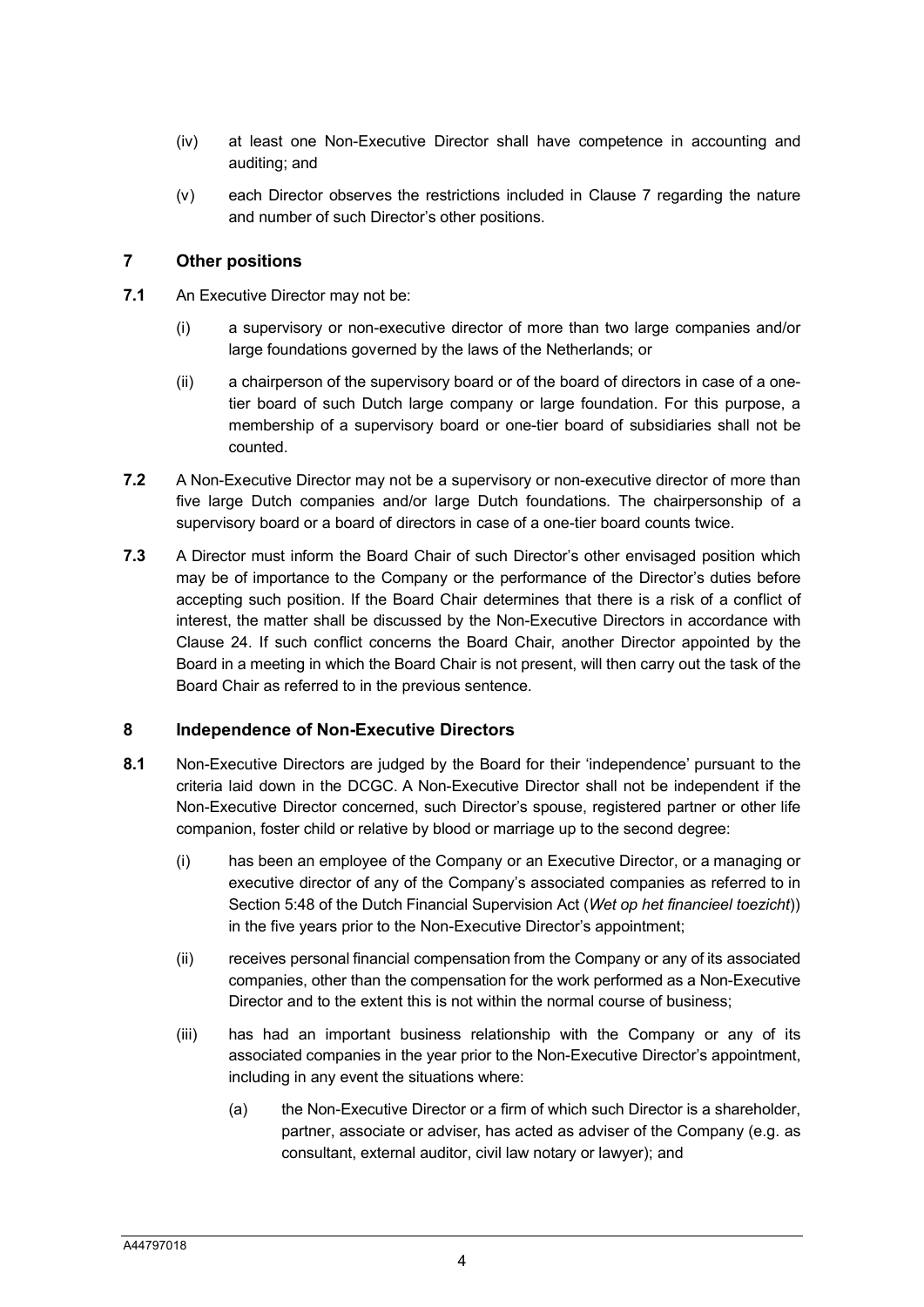- (b) the Non-Executive Director is a director or employee of a bank with which the Company has a lasting and significant relationship;
- (iv) is a managing or executive director of a company in which an Executive Director is a supervisory or non-executive director;
- (v) has temporarily performed management duties for the Company in the absence or incapacity of any Executive Director in the last twelve months;
- (vi) has a shareholding of at least 10% in the Company, taking into account the shareholding of natural persons or legal entities cooperating with the Non-Executive Director on the basis of an express or tacit, verbal or written agreement; and/or
- (vii) is a managing or executive director, a supervisory or non-executive director, or a representative in some other way, of a legal entity which holds at least 10% of the Shares, unless the legal entity is a group company (*groepsmaatschappij*) of the Company.
- **8.2** The Board will decide on the independence of a Non-Executive Director by applying these criteria to the particular circumstances of the individual concerned.

#### **9 Remuneration**

- <span id="page-5-0"></span>**9.1** The Company has a policy on the remuneration of the Board. The remuneration policy shall be clear and understandable, and shall focus on long-term value creation for the Company and the business connected with it. The remuneration policy shall not encourage Directors to act in their own interest, nor to take risks that are not in keeping with the strategy formulated and the risk appetite that has been established.
- **9.2** The policy shall be adopted by the General Meeting at the proposal of the Board. The Executive Directors shall not take part in the discussions and decision-making by the Board on this proposal.
- **9.3** The policy shall again be submitted to the General Meeting for adoption at least every four years after its previous adoption. A resolution to adopt the policy shall be adopted by the General Meeting by a majority of more than half of the votes cast.
- **9.4** With due observance of the policy referred to in Clause [9.1,](#page-5-0) the authority to establish the remuneration and other terms of service for Executive Directors is vested in the Board. The Executive Directors shall not take part in the discussions and decision-making by the Board on this.
- **9.5** The authority to establish the remuneration for Non-Executive Directors is vested in the General Meeting, with due observance of the policy referred to in Clause [9.1.](#page-5-0)
- **9.6** The Company shall not grant the Directors any personal loans, guarantees or the like unless in the normal course of business and on terms applicable to the personnel as a whole, and with the approval of the Board. No remission of loans shall be granted.
- **9.7** Apart from their remuneration, Directors shall be reimbursed for all reasonable and documented costs incurred in connection with the Directors' attendance of meetings, the reasonableness of such costs being assessed by the CEO, and with respect to the CEO, by the Board Chair.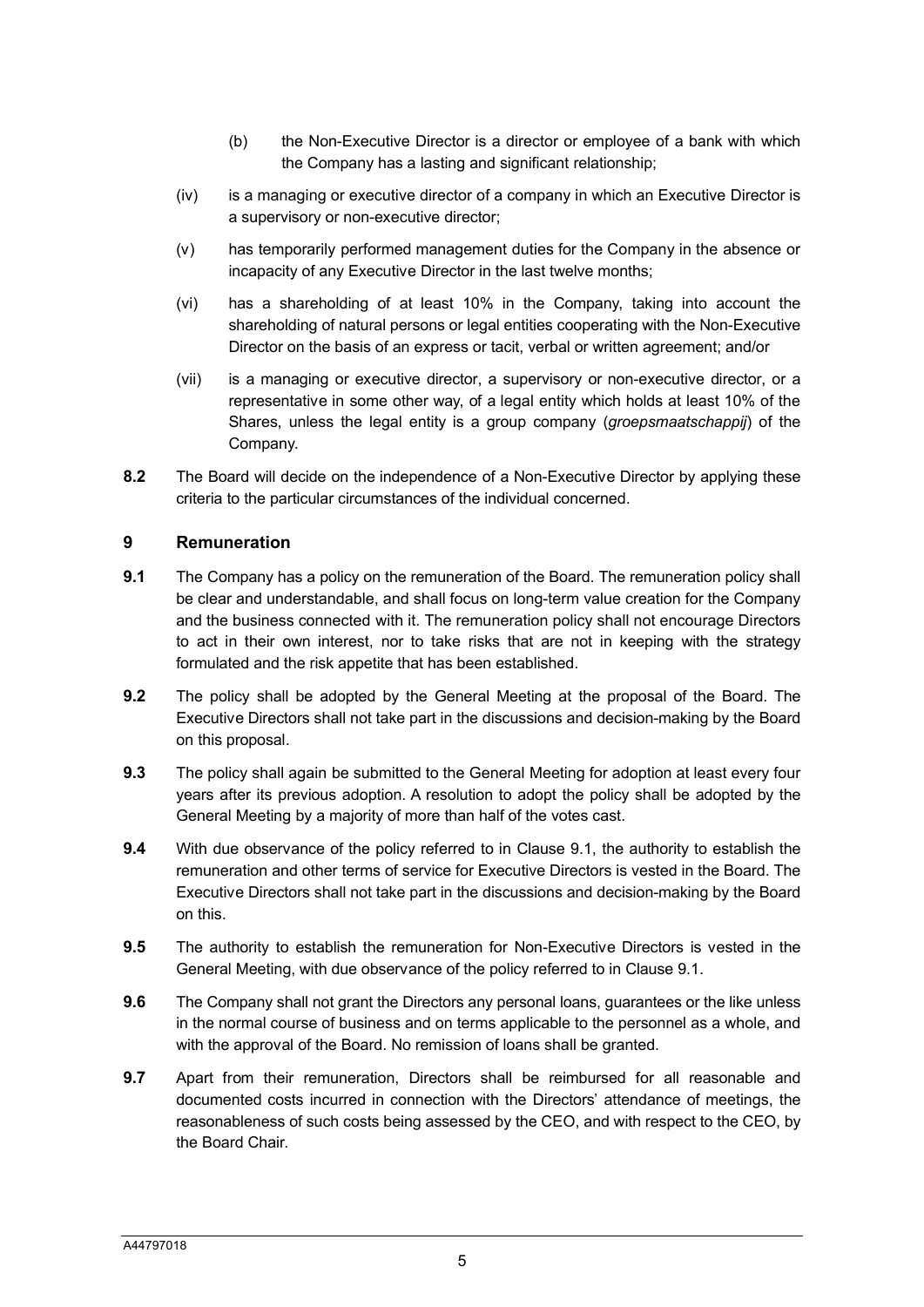### **10 Collective responsibility and division of tasks**

- **10.1** The Board is collectively responsible for the Board's performance and any of the Board's decisions.
- <span id="page-6-0"></span>**10.2** The Board may assign duties and powers to individual Directors, without prejudice to the collective responsibility of the Board as a whole. This may also include a delegation of decision-making power, provided this is laid down in writing. A Director to whom powers of the Board are delegated, must comply with the rules set in relation thereto by the Board.
- **10.3** Each Director must inform the other Directors in a clear and timely manner about the way in which such Director has used the delegated powers and major developments in the area of such Director's responsibilities.
- **10.4** Each Director shall also be entitled to obtain information from other Directors where such Director deems this is useful or necessary, with due regard to the Directors' collective responsibility for the management or supervision of the Company.
- **10.5** The Board shall conduct an annual review to identify any aspects with regard to which Directors require training or education.

#### **11 Committees**

- **11.1** The Board may establish such Committees as it deems necessary, but shall in any case establish the Audit Committee.
- <span id="page-6-1"></span>**11.2** The Board appoints and dismisses the members of each Committee, determines the tasks of each Committee and may establish rules regarding the working methods and decisionmaking process of each Committee. Such rules shall be put in writing. The Board may, at any time, change the duties and composition of each Committee and the rules referred to in this Clause [11.2,](#page-6-1) with the consent of the majority of the Non-Executive Directors.
- **11.3** The terms of reference of a Committee shall in any case indicate the role and responsibility of such Committee, its composition and the manner in which it performs its duties.
- **11.4** The Audit Committee shall report to the Board on its deliberations and findings regarding, at least, the items referred to in best practice provision 1.5.3 DCGC, which shall be discussed in a Board meeting.

#### **12 Duties of the Non-Executive Directors**

- **12.1** The Non-Executive Directors are charged with the supervision of the performance of duties by the Executive Directors as well as the general course of affairs of the Company and the business connected with it. They will also be charged with the duties assigned to them pursuant to these Rules, the Articles of Association, the rules referred to in Clause [10.2,](#page-6-0) or a resolution of the Board. The Executive Directors shall provide the Non-Executive Directors with all information required for the proper performance of the Non-Executive Directors' duties in a timely manner.
- **12.2** The supervision of the Executive Directors by the Non-Executive Directors shall in any case include:
	- (i) the compliance with all relevant laws and regulations, and compliance with the DCGC;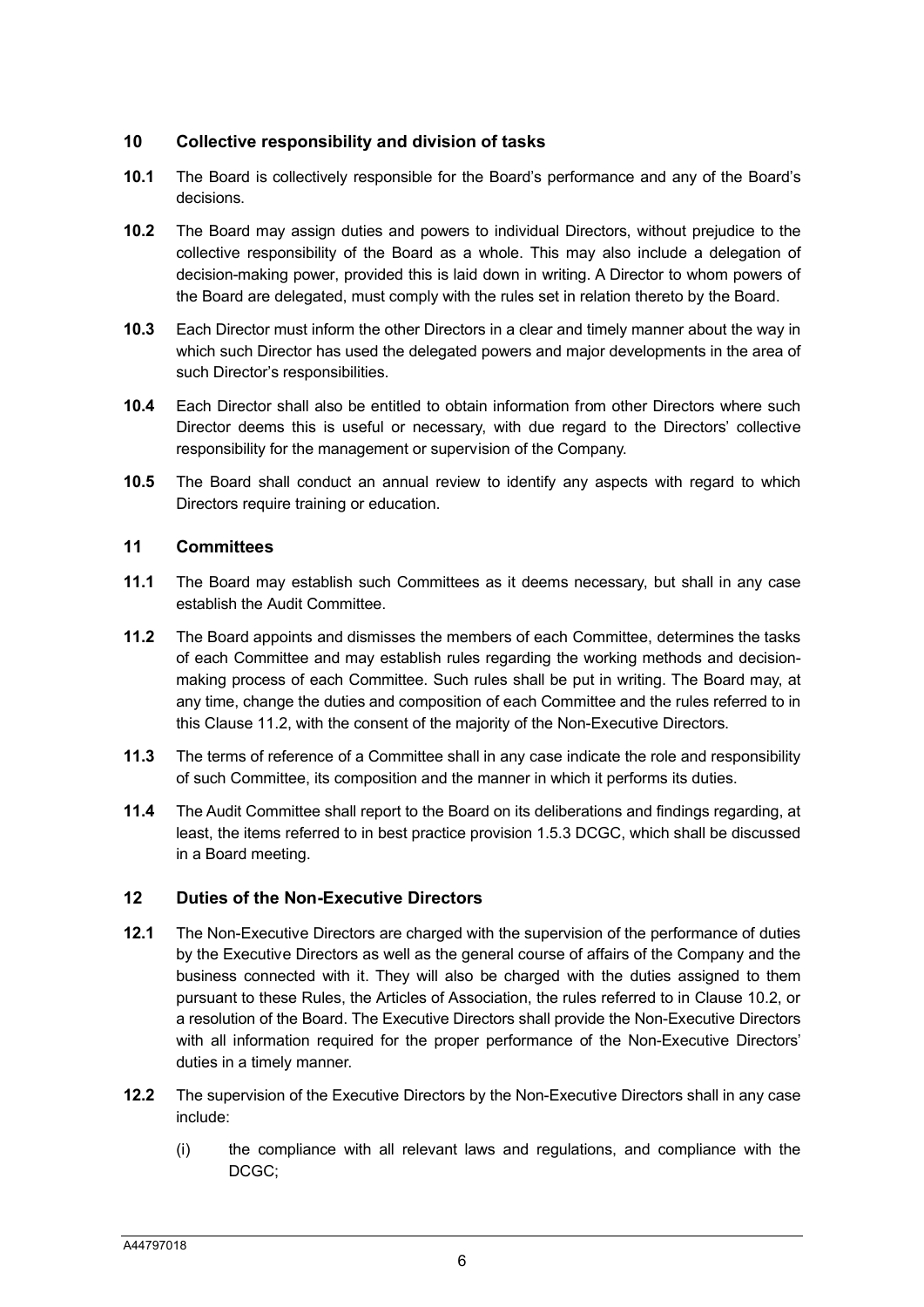- (ii) the long-term value creation of the Company and the business connected with it, taking account of the stakeholders' interests;
- (iii) the adoption of values for the Company and the business connected with it that contribute to establishing a culture focused on long-term value creation of the Company and the business connected with it, the incorporation and maintenance of such values and other activities of the Board regarding the creation of a culture focused on long-term value;
- (iv) the internal audit function;
- (v) the effectiveness of the Company's internal risk management and control systems and the integrity and quality of financial reporting;
- (vi) the application of information and communication technology by the Company, including risk relating to cybersecurity;
- (vii) the safeguarding of the Board's expertise and responsibilities and the informing of the Non-Executive Directors;
- (viii) the establishment and implementation of internal procedures which safeguard that all relevant information is known to the Board in a timely fashion; and
- (ix) the relations with Shareholders.
- <span id="page-7-0"></span>**12.3** At least once a year and without the Executive Directors being present, the Non-Executive Directors shall evaluate:
	- (i) the functioning of the Board as a whole;
	- (ii) the functioning of the Executive Directors as a whole and of each individual Executive Director, also in light of the succession of Executive Directors; and
	- (iii) their own functioning, the functioning of the Committees and that of each individual Non-Executive Director (including an evaluation of the Board Profile and the induction, education and training programme),

and shall discuss the conclusions that must be drawn on the basis of such evaluations.

- **12.4** In discussing the functioning referred to in Clause [12.3\(ii\),](#page-7-0) attention shall be paid to:
	- (i) substantive aspects, the mutual interaction and the interaction with the Executive Directors;
	- (ii) events that occurred in practice from which lessons may be learned; and
	- (iii) the desired profile, the composition, the competencies and the expertise of the Non-Executive Directors.
- **12.5** After appointment of a new Non-Executive Director, he or she will be given the opportunity to participate in an induction program to be prepared and facilitated by the Company.

#### **13 Board Chair and Board Vice-Chair**

**13.1** The Board shall designate a Board Chair and may designate a Board Vice-Chair from amongst the Non-Executive Directors for such period as the Board may determine, provided that such designation shall terminate ultimately at the moment the Board Chair or Vice-Board Chair, as applicable, ceases to be a Non-Executive Director.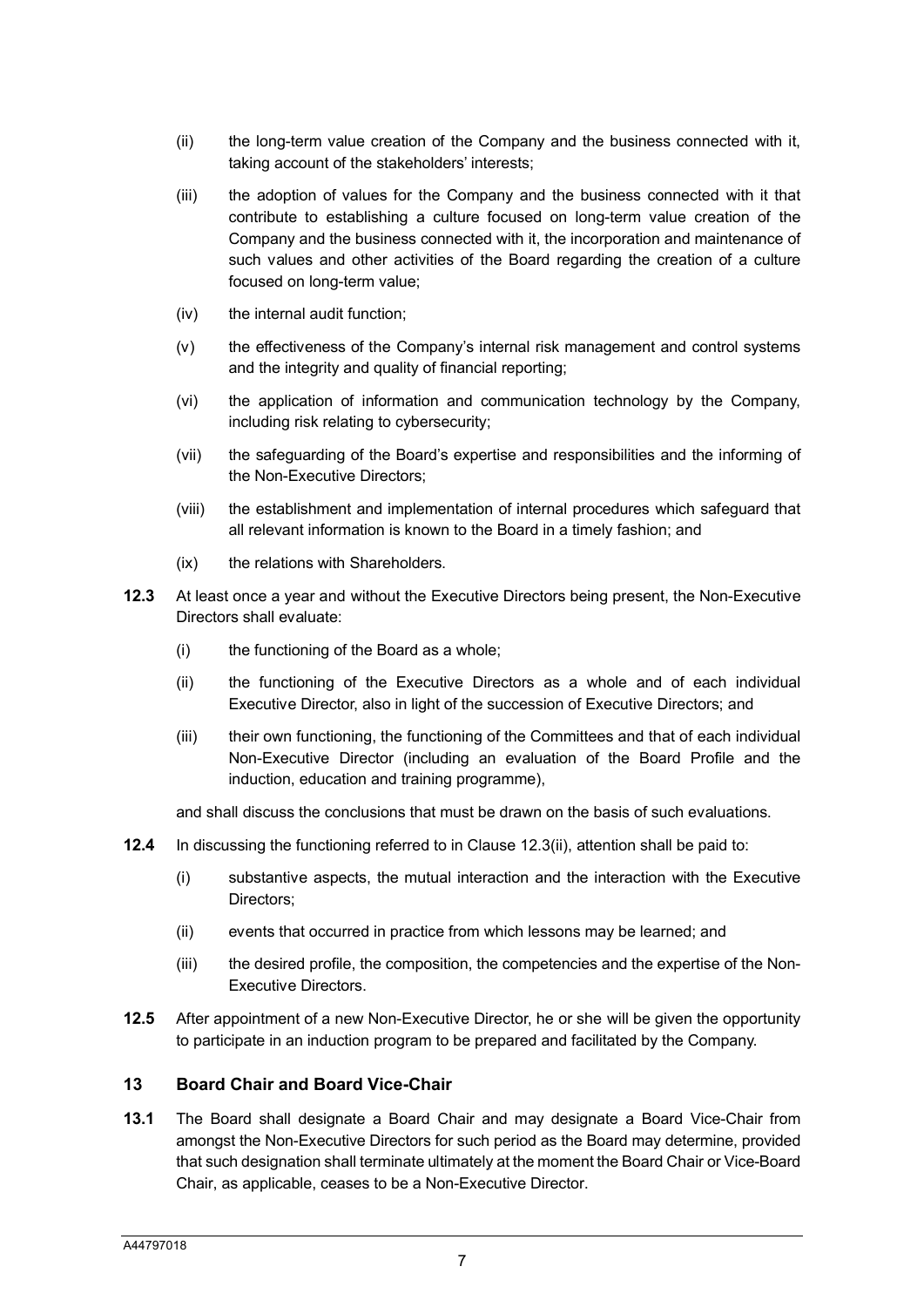- **13.2** The Board Chair is primarily responsible for:
	- (i) ensuring that the Board as a collective and any of its Committees have a balanced composition and function properly;
	- (ii) preparing an agenda and chairing Board meetings;
	- (iii) ensuring that the Board functions and makes decisions in a collective manner, unless delegated powers are concerned;
	- (iv) determining whether a proposed resolution should be submitted to the Board for adoption;
	- (v) ensuring that resolutions passed are in accordance with the strategy that should lead to the realisation of the objectives of the Company;
	- (vi) supervising the implementation of passed resolutions and determining if further deliberation with the Board on their implementation is required;
	- (vii) consulting with Directors regarding their respective tasks;
	- (viii) addressing problems related to the functioning of Directors; and
	- (ix) addressing internal disputes and direct or indirect personal interests of individual Directors that conflict with the interests of the Company and the business connected with it, and the possible resignation of such Directors as a result of such conflict of interest.
- **13.3** The Board Chair shall in any case ensure that:
	- (i) the Non-Executive Directors have proper contact with the Executive Directors, any employee participation body and the General Meeting;
	- (ii) the Board is facilitated in the designation of a Board Vice-Chair from amongst the Non-Executive Directors;
	- (iii) there is sufficient time for deliberation and decision-making by the Board;
	- (iv) the Directors receive all information that is necessary for the proper performance of their duties in a timely fashion;
	- (v) the functioning of individual Directors is assessed at least annually;
	- (vi) the Directors follow their induction programme, as well as their education or training programme;
	- (vii) the Executive Directors perform activities in respect of culture;
	- (viii) the Board recognises signs from the business connected with the Company and ensures that any (suspicion of) material misconduct and irregularities are reported to the Board without delay;
	- (ix) the General Meeting proceeds in an orderly and efficient manner;
	- (x) effective communication with Shareholders is assured; and
	- (xi) the Non-Executive Directors are involved closely, and at an early stage, in any merger or takeover processes.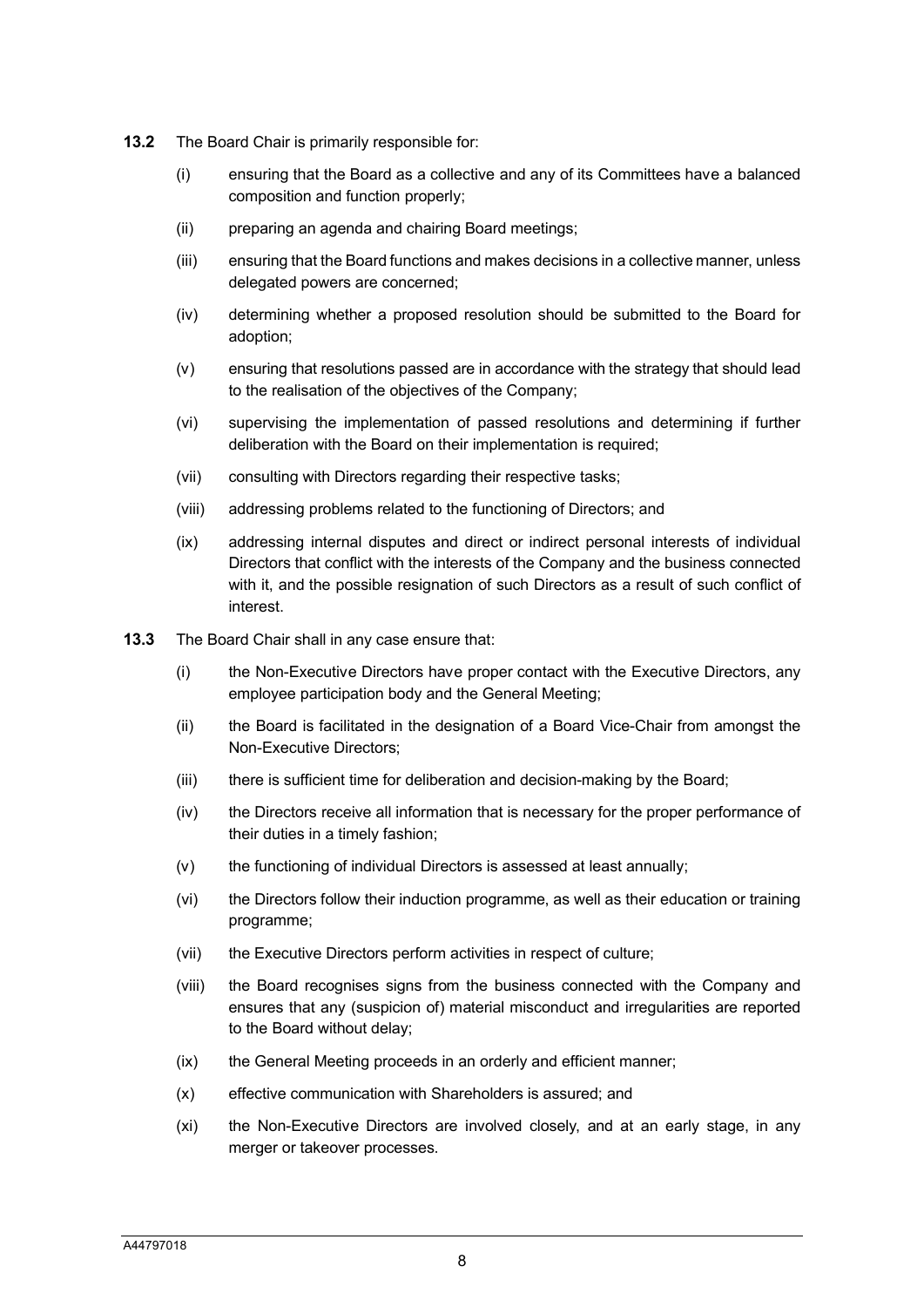**13.4** If the Board Chair is absent, the Board Vice-Chair, if designated, shall be entrusted with the duties entrusted to the Board Chair by all relevant laws and regulations, the Articles of Association, these Rules or otherwise.

#### **14 CEO**

- **14.1** The CEO is primarily responsible for the performance of the powers delegated to the CEO regarding the day-to-day management of the Company and the business connected with it.
- **14.2** The CEO shall provide the Board Chair with detailed information on, among other things, mergers and acquisitions, material investments, major organisational issues, regulatory developments and other relevant issues, in a timely manner or as earlier as deemed necessary by the Board Chair.

#### **15 Strategy and risks**

- **15.1** The Board shall develop a view on long-term value creation by the Company and the business connected with it and shall formulate a strategy in line with this. Depending on market dynamics, it may be necessary to make short-term adjustments to the strategy. When developing the strategy, attention shall in any event be paid to:
	- (i) the strategy's implementation and feasibility;
	- (ii) the business model applied by the Company and the market in which the Company and the business connected with it operate;
	- (iii) opportunities and risks for the Company;
	- (iv) the Company's operational and financial goals and their impact on its future position in relevant markets;
	- (v) the interests of the Company's stakeholders;
	- (vi) any other aspects relevant to the Company and the business connected with it.
- **15.2** The Non-Executive Directors shall constructively challenge and help develop proposals on strategy.
- **15.3** The Board shall identify and analyse the risks associated with strategy and activities of the Company and the business connected with it. The Board is responsible for establishing the risk appetite, and also the measures that are put in place in order to counter the risks being taken. Based on the risk assessment, the Executive Directors shall design, implement and maintain adequate internal risk management and control systems, under the supervision of the Non-Executive Directors.
- **15.4** The Executive Directors shall monitor the operation of the internal risk management and control systems and shall conduct a systematic assessment of the design and effectiveness of the systems at least once a year, under the supervision of the Non-Executive Directors. The monitoring shall cover all material control measures, relating to strategic, operational, compliance and reporting risks. Attention shall be given to observed weaknesses, instances of misconduct and irregularities, indications from whistle-blowers, lessons learned and findings from the internal audit function and the External Auditor. Where necessary, improvements shall be made to the internal risk management and control systems.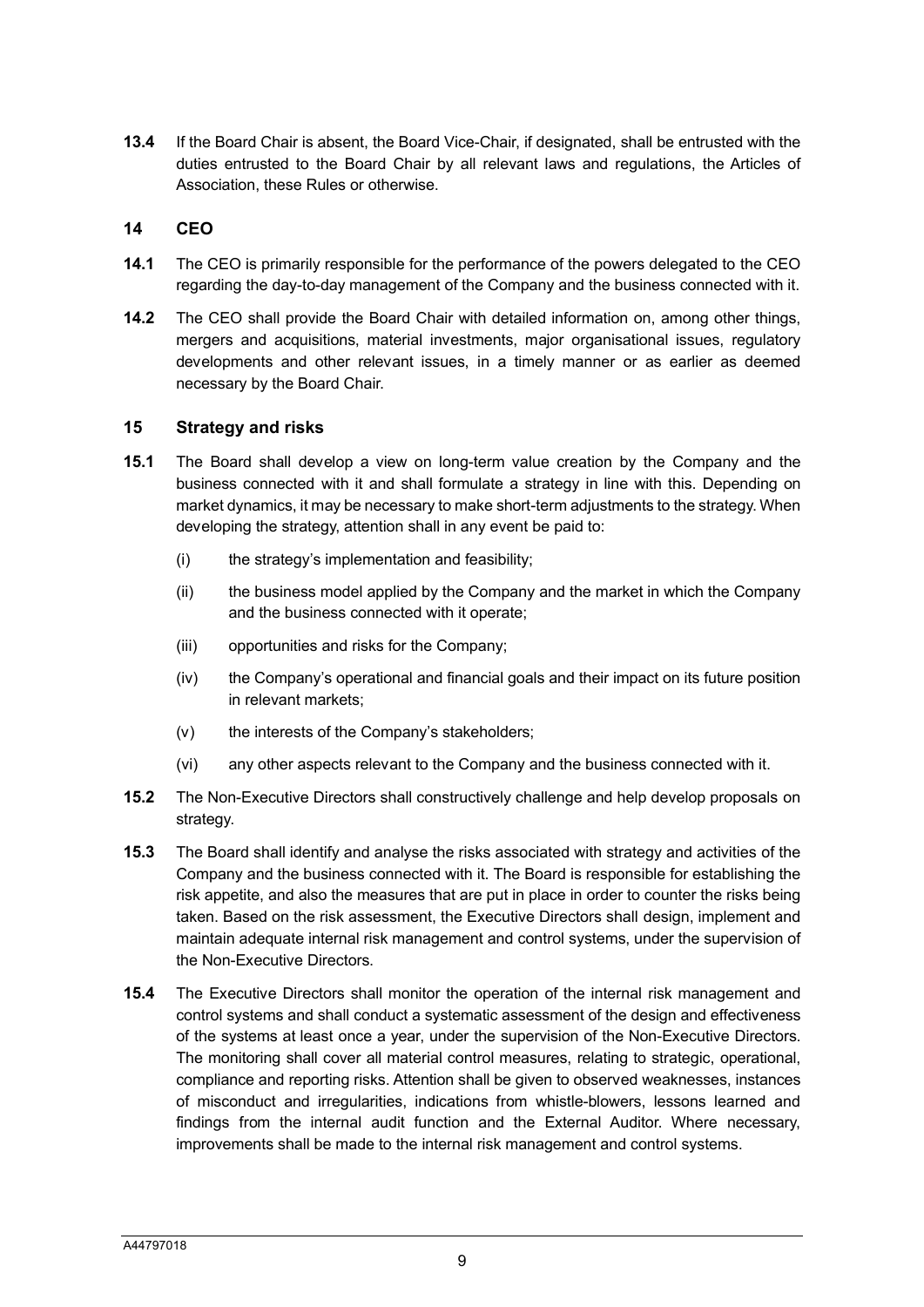**15.5** The Board shall discuss the effectiveness of the design and the operation of the internal risk management and control systems with the Audit Committee.

#### **16 Internal audit function**

- **16.1** If there is no separate department for the internal audit function, the Non-Executive Directors will assess annually whether adequate alternative measures have been taken, partly on the basis of a recommendation by the Audit Committee, and will consider whether it is necessary to establish an internal audit department. The Non-Executive Directors shall include the conclusions, along with any resulting recommendations and alternative measures, in the Management Report. The following provisions apply in case an internal audit function has been established.
- **16.2** The duty of the internal audit function is to assess the design and the operation of the internal risk management and control systems. The Board is responsible for the internal audit function. The Non-Executive Directors shall oversee the internal audit function and shall maintain regular contact with the person fulfilling this function.
- **16.3** The Board shall appoint and dismiss the senior internal auditor of the Company, upon the recommendation issued by the Audit Committee.
- **16.4** The Board shall assess the way in which the internal audit function fulfils its responsibility annually, taking into account the Audit Committee's opinion.
- **16.5** The internal audit function shall draw up an audit plan involving the Executive Directors, the Audit Committee and the External Auditor in this process. In this audit plan, attention shall be paid to the interaction with the External Auditor. The internal audit plan shall be submitted to the Board for approval.
- **16.6** The internal audit function shall have sufficient resources to execute the internal audit plan and shall have access to information that is important for the performance of the function's work. The internal audit function shall further have direct access to the External Auditor. Records shall be kept of how the Audit Committee is informed by the internal audit function.
- **16.7** The Executive Directors shall establish terms of reference relating to the internal audit function and may amend these terms of reference at any time, in each case subject to approval of the Non-Executive Directors. The terms of reference shall include the role and responsibility of the internal audit function, its composition and in which manner it should perform its duties.
- **16.8** The Board shall ensure that the information listed in Annex 3 is included in the Management Report.

#### **17 Financial Reporting**

**17.1** The Executive Directors are responsible for the quality and completeness of publicly disclosed financial reports. The Executive Directors are responsible for establishing and maintaining adequate internal procedures for the preparation and publication of financial reports. For this purpose, the Executive Directors shall ensure that financial information from business divisions and/or subsidiaries of the Company is reported directly to the Executive Directors and that the integrity of that information is not compromised.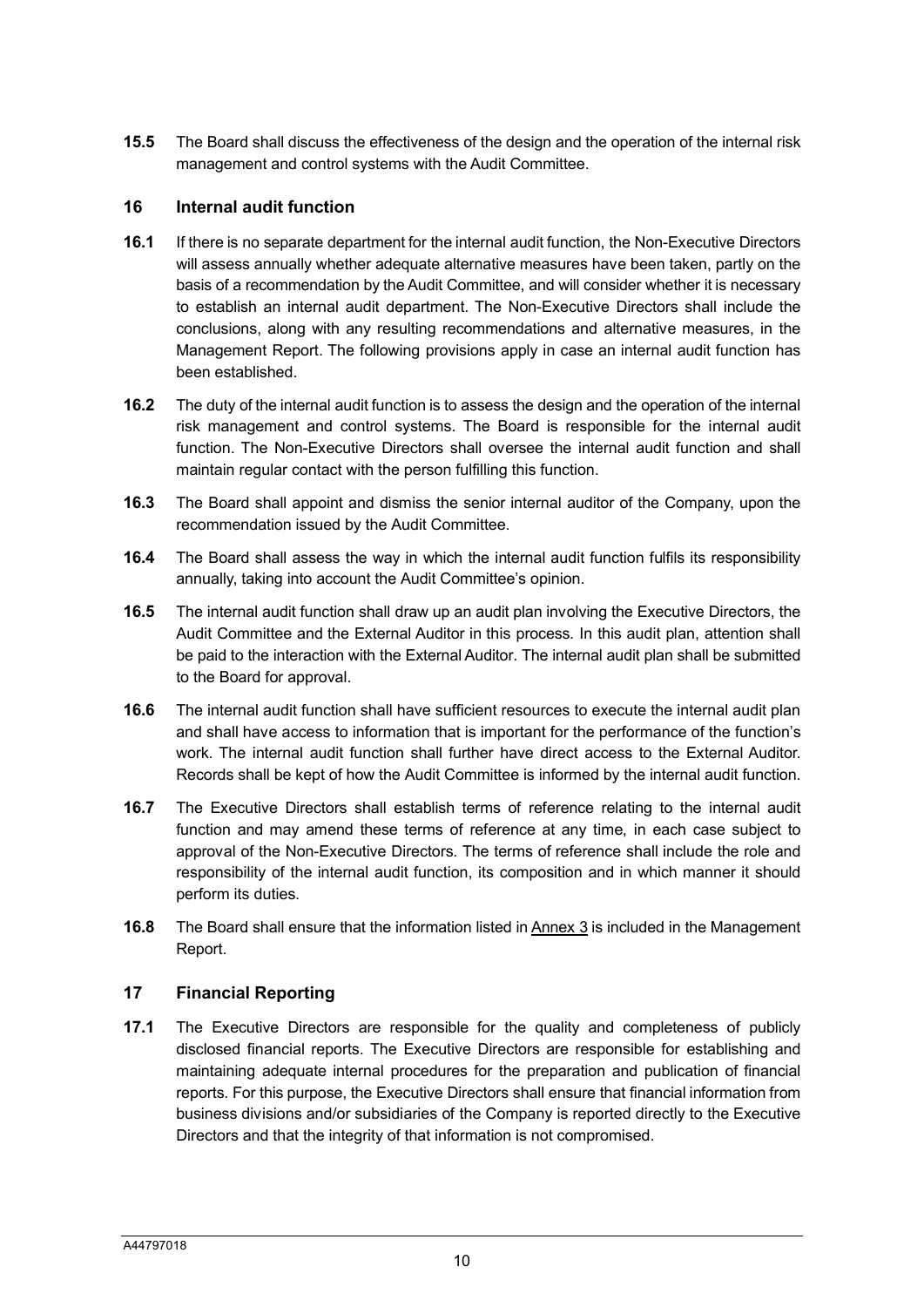- **17.2** The Non-Executive Directors shall supervise compliance with the internal procedures established by the Executive Directors for the preparation and publication of the Management Report, the Annual Accounts and other financial information.
- **17.3** The Audit Committee shall provide the Board with reports on the Annual Accounts and the interim figures on a regular basis and in any event as soon as possible after the preparation thereof, for discussion at a Board meeting.
- **17.4** The Annual Accounts and the Management Report for the preceding financial year shall be discussed in a Board meeting within four months of the end of such financial year. The interim figures of the Company for the previous period shall be discussed in a Board meeting within two months of the end of such period. Any of these meetings shall be prepared by the Audit Committee.

#### **18 Relation with the External Auditor**

- **18.1** The Board shall ensure that the External Auditor will receive all information that is necessary for the performance of the External Auditor's work in a timely fashion, and shall give the External Auditor the opportunity to respond to the information that has been provided.
- **18.2** The External Auditor shall inform the chairperson of the Audit Committee without delay if, during the performance of the relevant duties, the External Auditor discovers or suspects misconduct or irregularities within the Company and the business connected with it. If the actual or suspected misconduct or irregularity pertains to the functioning of a Director, the External Auditor must report this directly to the chairperson of the Audit Committee unless it concerns the chairperson of the Audit Committee, in which case the External Auditor must report this to the Board Chair.
- **18.3** The External Auditor shall discuss the draft audit plan with the chairperson of the Audit Committee before presenting it to the Audit Committee. The Audit Committee shall annually discuss with the External Auditor:
	- (i) the scope and materiality of the audit plan and the principal risks of the annual reporting identified by the External Auditor in the audit plan; and
	- (ii) based also on the documents from which the audit plan was developed, the findings and outcomes of the audit work on the financial statements and the management letter.
- **18.4** The Non-Executive Directors shall discuss the draft audit plan and any recommendations made by the External Auditor with the External Auditor in a meeting in which only the Non-Executive Directors and the External Auditor may participate. The Non-Executive Directors shall ensure that the recommendations made by the External Auditor are carefully considered by the Board and, to the extent accepted, shall supervise the performance of the recommendations by the Executive Directors. This supervision may be delegated to the Audit Committee.

#### **19 Relation with Shareholders**

- **19.1** The Board shall ensure that the General Meeting is adequately provided with information.
- **19.2** The Board provides the General Meeting with all information desired, unless this would be contrary to an overriding interest of the Company. If the Board decides not to provide the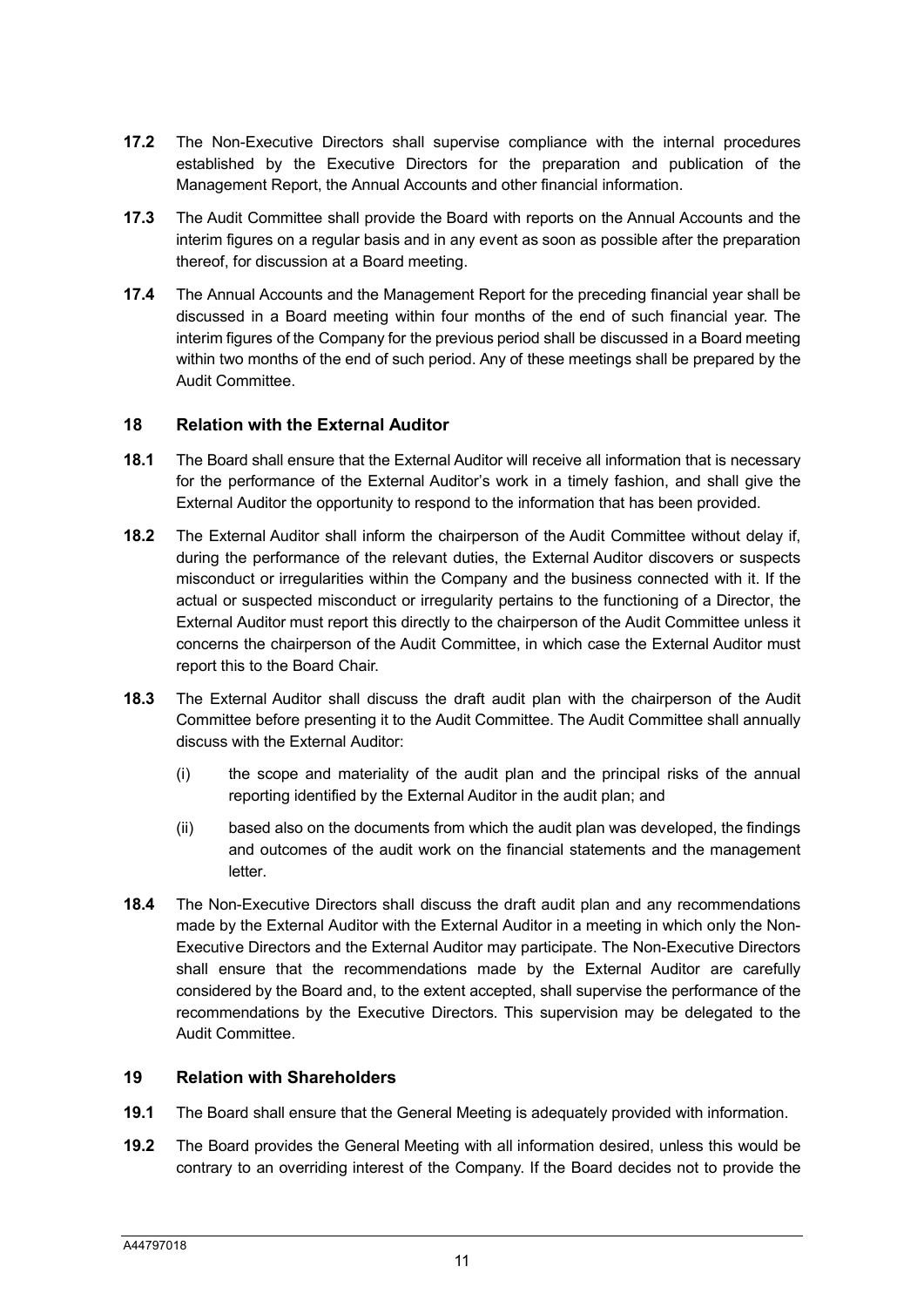General Meeting with all information desired with the invocation of an overriding interest on the part of the Company, the Board shall give reasons for this.

- **19.3** The agenda of the General Meeting shall list which items are for discussion and which items are to be voted on. If included in the agenda, the following shall be dealt with as separate agenda items:
	- (i) material changes to the Articles of Association;
	- (ii) proposals relating to the appointment of Directors;
	- (iii) the policy of the Company on additions to reserves and on dividends (the level and purpose of the addition to reserves, the amount of the dividend and the type of dividend);
	- (iv) any proposal to make a distribution of dividend;
	- (v) resolutions to discharge the Executive Directors from liability for the fulfilment of their duties;
	- (vi) resolutions to discharge the Non-Executive Directors from liability for the fulfilment of their duties;
	- (vii) each substantial change in the corporate governance structure of the Company and in the compliance with the DCGC; and
	- (viii) the appointment of the External Auditor.
- **19.4** A proposal for approval or authorisation by the General Meeting shall be explained in writing. In such explanation, the Board shall deal with all facts and circumstances relevant to the approval or authorisation to be granted. The explanatory notes to the agenda shall be published on the Company's website.
- **19.5** The Directors shall be present at the General Meeting, unless they are unable to attend for important reasons.
- **19.6** The Company shall give Shareholders and persons entitled to vote at the General Meeting, the possibility of issuing voting proxies or voting instructions, respectively, to an independent third party prior to the General Meeting.
- **19.7** The Company shall formulate an outline policy on bilateral contacts with Shareholders. Such policy shall be published on the Company's website.
- **19.8** When a takeover bid for Shares or for the depositary receipts thereof is being prepared, in the event of a private bid for a business unit or a participating interest, where the value of the bid exceeds the threshold referred to in Section 2:107a, subsection 1 under c, of the DCC, and/or in the event of other substantial changes in the structure of the organisation, the Executive Directors shall ensure that the Non-Executive Directors are closely and timely involved in the takeover process and/or the change in the structure.
- **19.9** If a takeover bid has been announced or made for Shares and the Board receives a request from a third competing bidder to inspect the Company's records, the Board shall discuss this request without delay.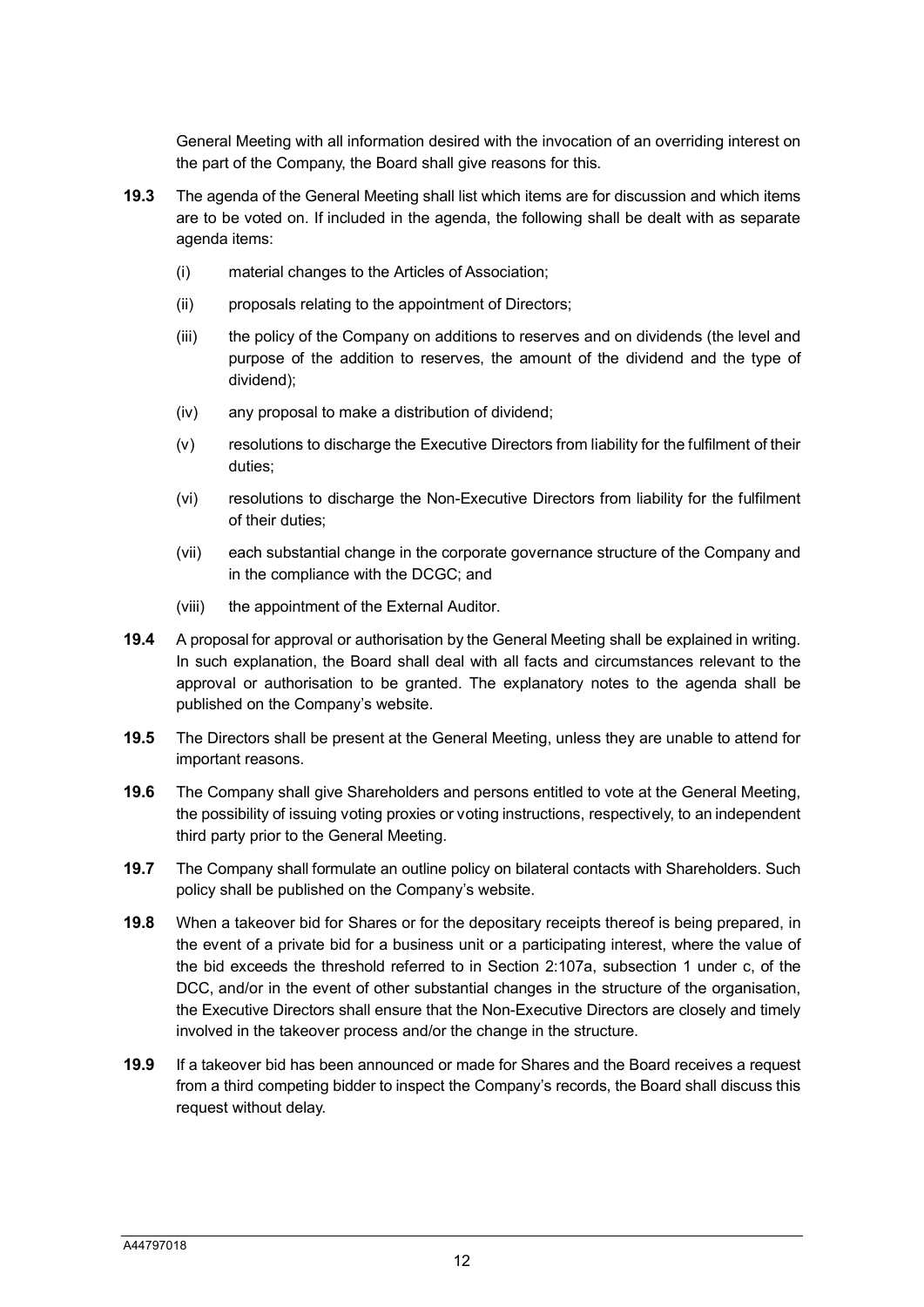### **20 Relation with the AFM, press and analysts**

- **20.1** The Executive Directors shall provide and communicate the information included in Annex 4 to the AFM, regarding the statutory and legal regulations applicable to the Company.
- **20.2** The contacts between the Board on the one hand and the press and financial analysts on the other shall be handled and carefully structured with due observance of the relevant laws and regulations. The Company shall not do anything that might compromise the independence of analysts in relation to the Company and vice versa.
- **20.3** Analyst meetings, analyst presentations, presentations to institutional or other investors and press conferences shall be announced in advance on the Company's website and by means of press releases. Analysts' meetings and presentations to investors shall not take place shortly before the publication of the regular financial information. All Shareholders shall be able to follow these meetings and presentations in real time, by means of webcasting, telephone or by any other means.

### **21 Publication and update of the Company's website**

- **21.1** The Executive Directors shall publish and update all information relevant to the Shareholders that the Company is required to publish pursuant to all relevant laws and regulations on a separate part of the Company's website and ensure that the information on the website is accessible for at least one year following such publication.
- **21.2** A list of items that must be published on the website is attached hereto as Annex 5.

#### **22 Board meetings**

- **22.1** The Board shall meet at least four times each year and furthermore as often as deemed desirable by the Board Chair, or when requested by at least two Directors.
- **22.2** Board meetings shall be held in Italy only.
- **22.3** Board meetings shall be called by or on behalf of the CEO or the Board Chair. Save in urgent cases, to be determined by the Director calling the meeting in its sole discretion, the agenda for the meeting shall be sent to all Directors at least four calendar days before the meeting. For each item on the agenda an explanation in writing shall be provided, where possible, and/or other related documentation shall be attached to the agenda.
- **22.4** Board meetings may be held by means of an assembly of the Directors in person or by conference call, video conference or by any other means of communication, provided that such meeting is initiated from Italy and all Directors participating in such meeting are able to communicate with each other simultaneously. Participation in a meeting held in any of the above ways shall constitute presence at such meeting. To the extent possible, the Directors shall attend Board meetings in person and not by conference call, video conference or by any other means of communication.
- **22.5** At a Board meeting (i) each Executive Director may be represented by another Executive Director holding a written proxy and (ii) each Non-Executive Director may be represented by another Non-Executive Director holding a written proxy. The existence of such proxy must be evidenced to the chairperson of the meeting to such chairperson's satisfaction.
- **22.6** Board meetings are presided over by the Board Chair and in the Board Chair's absence, by the Board Vice-Chair. In the Board Vice-Chair's absence or if no Board Vice-Chair has been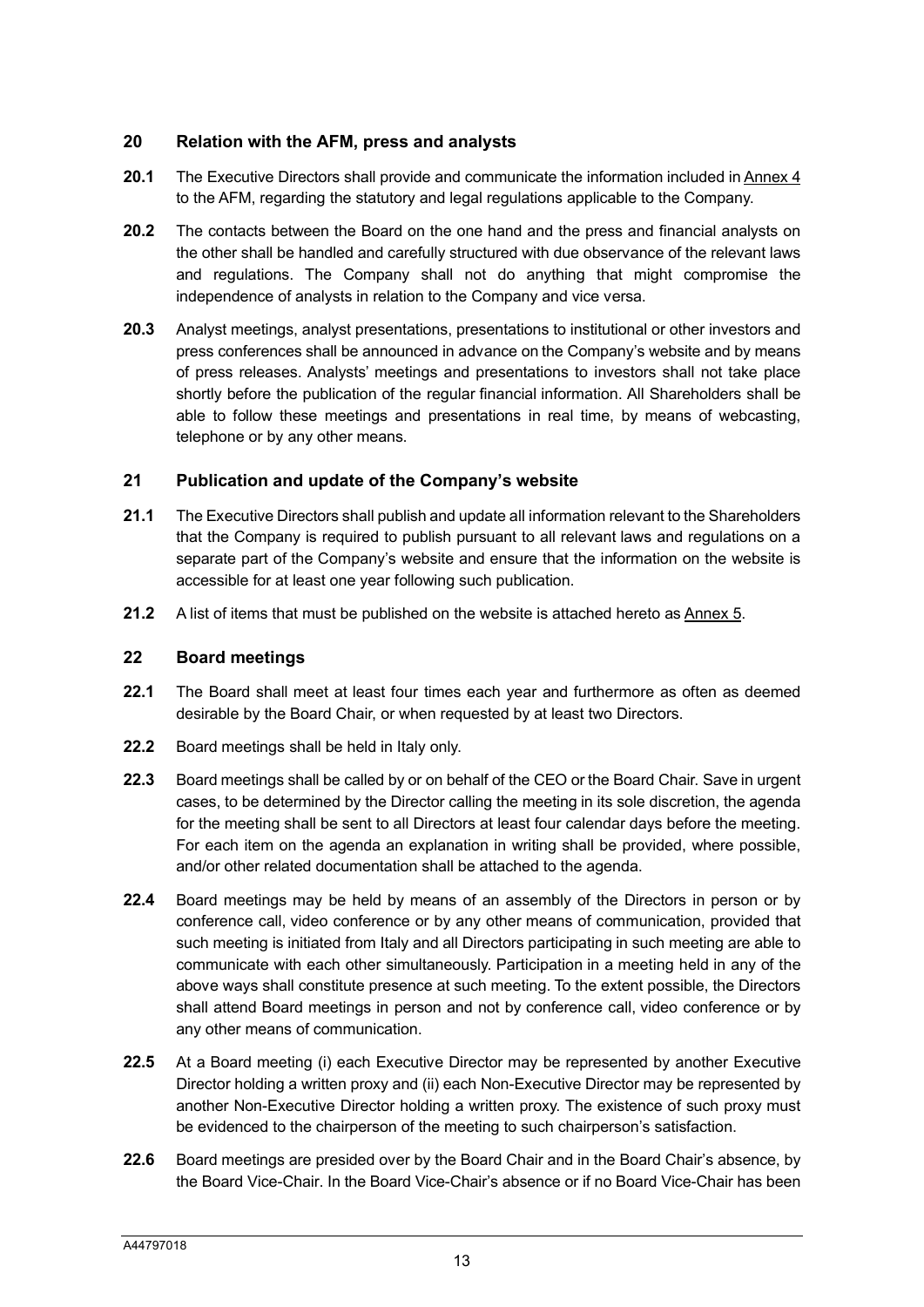designated, the Board meeting shall be presided over by one of the other Non-Executive Directors present at the meeting, designated by a majority of votes cast by the Directors present or represented at the meeting.

- **22.7** The External Auditor shall attend the Board meeting at which the report of the External Auditor on the audit of the Annual Accounts is discussed.
- **22.8** The Directors present at the Board meeting shall decide on the admittance of persons other than the Directors and the External Auditor, by a majority of the votes cast.
- **22.9** The chairperson of the meeting shall designate a person to draw up minutes of, or a report of the proceedings at, the meeting. The minutes or report shall provide insight into the decision-making process at the meeting. The minutes or report shall be adopted by the Board at the same meeting or the next meeting.

#### **23 Decision-making process of the Board**

- **23.1** The Directors shall endeavour to achieve that resolutions are adopted by unanimous vote as much as possible. The Directors shall take into account that certain resolutions of the Board are subject to the consent of the majority of the Non-Executive Directors as referred to in Annex 6.
- **23.2** Each Director has the right to cast one vote.
- **23.3** Where unanimity cannot be reached and the relevant laws and regulations, the Articles of Association or these Rules do not prescribe a larger majority or consent of the Non-Executive Directors, all resolutions of the Board are adopted by a majority of the votes cast, in a meeting where the majority of the Directors then in office in respect of whom no conflict of interest within the meaning of Clause [24](#page-15-0) exists is present or represented. If there is a tie in voting, the proposal shall be rejected.
- <span id="page-14-1"></span>**23.4** Resolutions of the Board entailing a significant change in the identity or character of the Company or its business are subject to the approval of the General Meeting, including in any case:
	- $(i)$  the transfer of (nearly) the entire business of the Company to a third party;
	- (ii) entering into or terminating long-term co-operations of the Company or a Subsidiary with another legal entity or company or as fully liable partner in a limited partnership or general partnership, if this co-operation or termination is of major significance for the Company; or
	- (iii) acquiring or disposing by the Company or a Subsidiary of participating interests in the capital of a company, with a value equal to at least one-third of the sum of the assets of the Company as shown on its balance sheet with explanatory notes or, if the Company prepares a consolidated balance sheet, its consolidated balance sheet with explanatory notes according to the last adopted annual accounts of the Company.
- <span id="page-14-0"></span>**23.5** In addition to Clause [23.4,](#page-14-1) a resolution of the Board to complete a Business Combination is subject to the approval of the General Meeting.
- **23.6** The absence of approval by the General Meeting of a resolution as referred to in Clauses [23.4](#page-14-1) and [23.5](#page-14-0) shall not affect the authority of the Board or the Directors to represent the Company.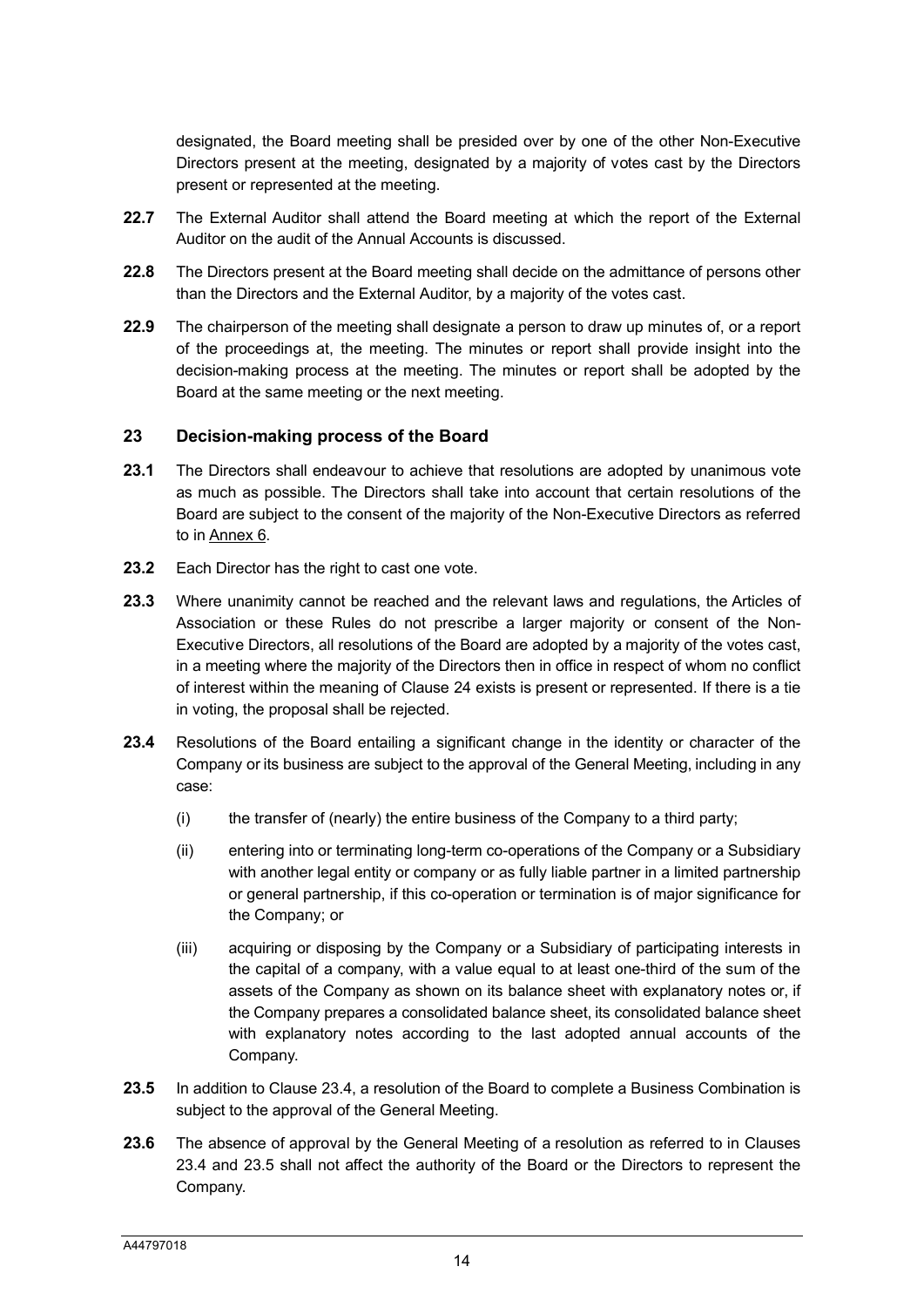- **23.7** Resolutions of the Board can be adopted either in a meeting or other than at a meeting. In general, resolutions of the Board are adopted in a Board meeting.
- **23.8** A resolution of the Board can be adopted in writing other than at a meeting, provided that the proposal concerned is submitted to all Directors then in office in respect of whom no conflict of interests within the meaning of Clause [24](#page-15-0) exists and none of them has objected to the relevant manner of adopting resolutions, as evidenced by written statements (which can also be issued through a proxy) from all relevant Directors then in office. A written statement from a Director who wishes to abstain from voting on a particular resolution which is adopted in writing must reflect the fact that such Director does not object to the relevant manner of adopting resolutions.
- **23.9** A Director is authorised to resolve upon matters corresponding with tasks that are assigned to such Director on behalf of the Board. Such resolutions are deemed to constitute resolutions of the Board.
- **23.10** Third parties may rely on a written statement by the Board Chair regarding resolutions adopted by the Board or a Committee. In the latter case, third parties may further rely on a written statement by the chairperson of such Committee.

#### <span id="page-15-0"></span>**24 Conflicts of interests of Directors**

- **24.1** Any direct or indirect personal interest of a Director that conflicts with the interests of the Company or the business connected with it, is to be avoided.
- **24.2** Each Director is alert to conflicts of interest and shall in any case refrain from:
	- (i) competing with the Company (with the exception of any activities disclosed in the Prospectus);
	- (ii) demanding or accepting substantial gifts from the Company for such Director or for such Director's spouse, registered partner or other life companion, foster child or relative by blood or marriage up to the second degree;
	- (iii) providing unjustified advantages to third parties at the Company's expense; or
	- (iv) taking advantage of business opportunities to which the Company is entitled for such Director or for such Director's spouse, registered partner or other life companion, foster child or relative by blood or marriage up to the second degree.
- **24.3** A conflict of interests may exist if the Company intends to enter into a transaction with a legal entity:
	- (i) in which a Directors personally has a material financial interest (except as disclosed in the Prospectus); or
	- (ii) which has a managing or executive director, or a supervisory or non-executive director who is related under family law to a Director.
- **24.4** A Director shall report any conflict of interests or potential conflict of interests in a transaction that is of material significance to the Company and/or to the Director concerned, to the other Directors without delay. The Director concerned shall provide all relevant information, including information relevant to the situation concerning such Director's spouse, registered partner or other life companion, foster child and relatives by blood or marriage upon the second degree. The Non-Executive Directors shall decide, without the Director concerned being present, whether there is a conflict of interests.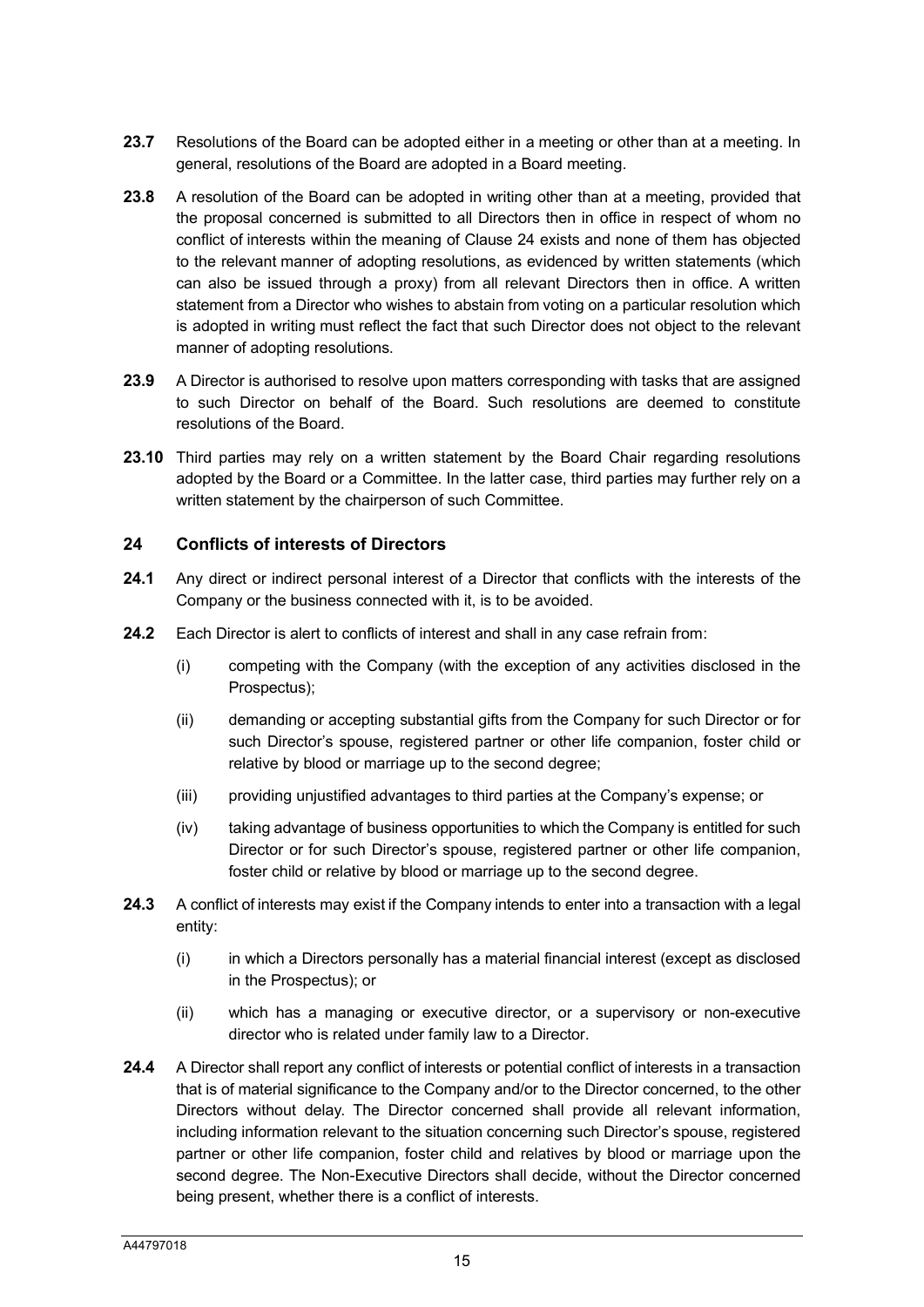- **24.5** A Director shall not take part in the discussions and decision-making by the Board if such Director has a direct or indirect personal interest therein that conflicts with the interests of the Company or the business connected with it. If all Directors have such conflict of interest, the resolution shall nevertheless be adopted by the Board. The preceding sentences shall apply by analogy to a Director who is involved in a related party transaction as referred to in Section 2:169 DCC in conjunction with Section 2:187 DCC.
- <span id="page-16-0"></span>**24.6** Matters where the Board has found one or more Directors to have a conflict of interest:
	- (i) may only be entered into by the Company on terms that are customary in the market; and
	- (ii) require the approval of the Board if the conflict of interest is of material significance to the Company or to the relevant Director.
- **24.7** The transactions referred to in Clause [24.6](#page-16-0) shall be published in the Management Report, together with a declaration that best practice provision 2.7.5 of the DCGC has been complied with.
- **24.8** Directors are bound to any regulations on insider trading of the Company regarding, among other things, (securities of) the Company.

#### **25 Confidentiality**

- **25.1** No Director shall, during such Director's membership of the Board or afterwards, disclose in any way whatsoever to anyone whomsoever any information of a confidential nature regarding the business of the Company and/or companies in which it holds a stake, that came to such person's knowledge in the capacity of the Director's work for the Company and/or the companies in which it holds a stake and which the Director knows or should know to be of a confidential nature, unless required by relevant laws and regulations.
- **25.2** A Director is only allowed to disclose the above information in accordance with the Letter Agreement. A Director shall not in any way whatsoever utilise the information referred to above for such Director's personal benefit.

#### **26 Miscellaneous**

#### **26.1 Acceptance by Directors**

Anyone who is appointed as a Director must, upon assuming office, declare in writing to the Company that such person accepts and agrees to the contents of these Rules and must pledge to the Company that such person will comply with these Rules. These Rules are also applicable to persons temporarily entrusted with the management of the Company if a seat of a Director is vacant or upon inability to act of one or more Directors.

The Board shall endeavour to ensure that each Director currently in office and any future Director shall comply or undertake to comply (as the case may be) with these Rules.

#### **26.2 Occasional non-compliance**

The Board may occasionally decide not to comply with these Rules, with due observance of all relevant laws and regulations.

#### **26.3 Amendment**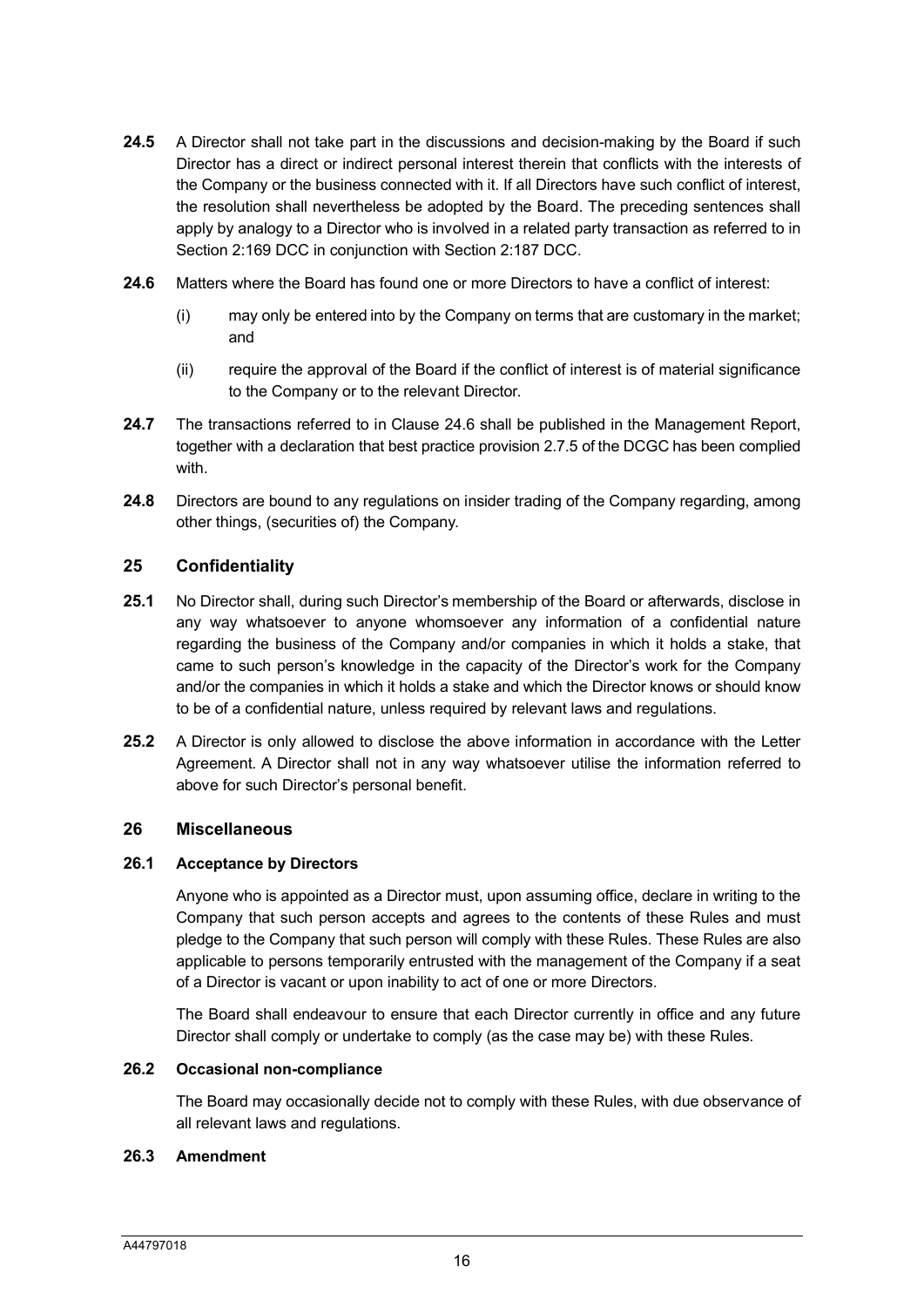These Rules may be amended by the Board at any time, with the consent of the majority of the Non-Executive Directors.

#### **26.4 Interpretation**

In the event of lack of clarity or difference of opinion on the interpretation of any provision of these Rules, the opinion of the Board Chair shall be decisive.

#### **26.5 Governing law and jurisdiction**

These Rules shall be governed by the laws of the Netherlands.

In the event of a dispute arising out of or in connection with these Rules, any such dispute shall in the first instance be submitted to the exclusive jurisdiction of the competent court in Amsterdam, the Netherlands.

#### **26.6 Complementarity to the laws of the Netherlands and Articles of Association**

These Rules are complementary to the provisions governing the Board as contained in the laws of the Netherlands, other applicable Dutch or EU regulations and the Articles of Association. Where these Rules are inconsistent with the laws of the Netherlands, other applicable Dutch or EU regulations or the Articles of Association, the latter shall prevail. Where these Rules are consistent with the Articles of Association but inconsistent with the laws of the Netherlands or other applicable Dutch or EU regulations, the latter shall prevail.

#### **26.7 Partial invalidity**

If one or more provisions of these Rules are or become invalid, this shall not affect the validity of the remaining provisions. The Board may replace the invalid provisions by provisions which are valid and the effect of which, given the contents and purpose of these Rules is, to the greatest extent possible, similar to that of the invalid provisions.

#### **26.8 Website**

These Rules and the composition of the Board shall be posted on the Company's website.

\* \* \*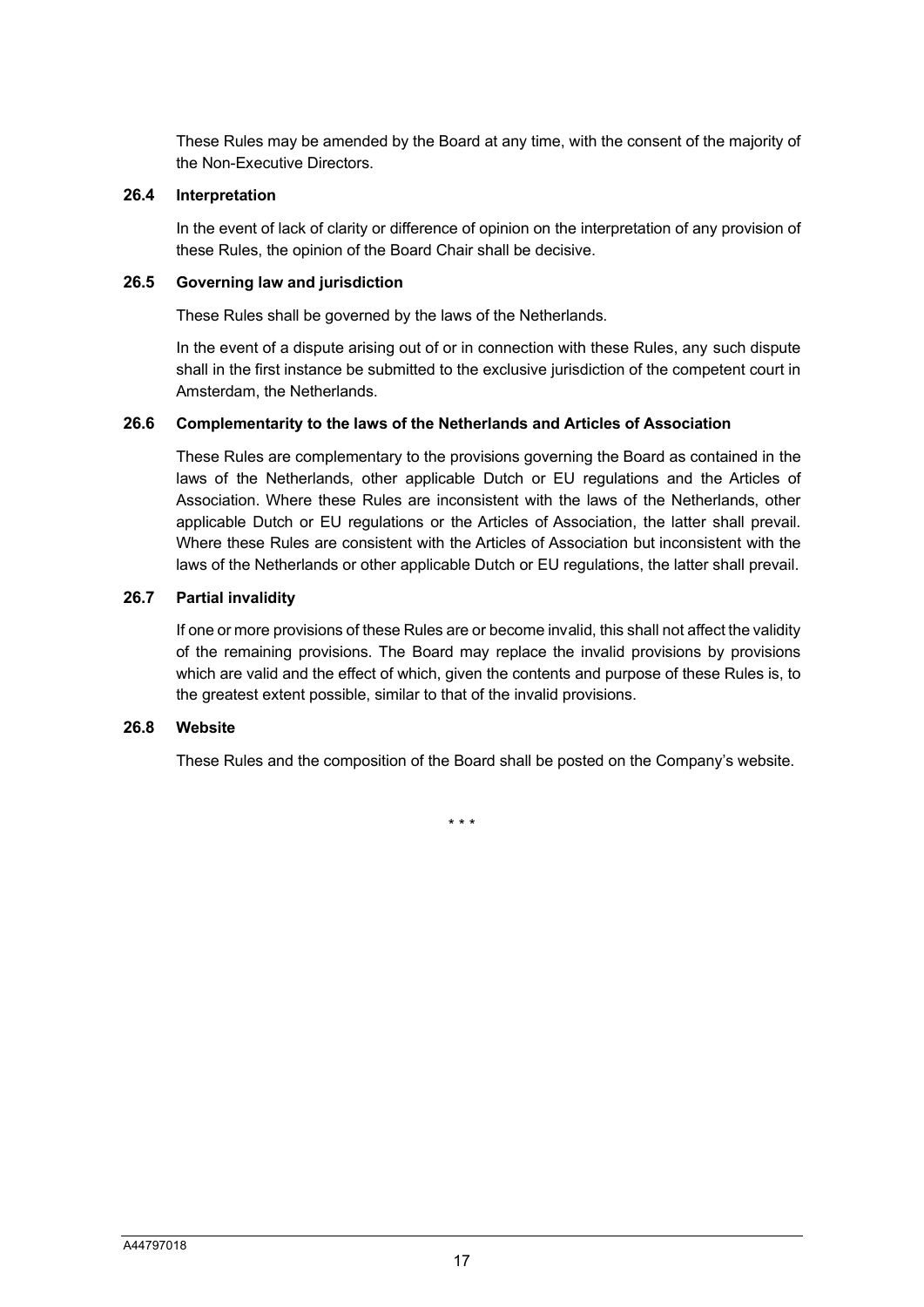# **Annex 1 List of Definitions**

In these Rules (as defined below), the following terms have the following meanings:

| "AFM"                                    | means the Dutch Authority for Financial Markets (Stichting<br>Autoriteit Financiële Markten).                                                                                                                                                                                                                                             |  |
|------------------------------------------|-------------------------------------------------------------------------------------------------------------------------------------------------------------------------------------------------------------------------------------------------------------------------------------------------------------------------------------------|--|
| "Annual Accounts"                        | means the annual accounts of the Company as referred to in<br>Section 2:210 and 2:361, subsection 1, of the DCC.                                                                                                                                                                                                                          |  |
| "Articles of Association"                | means the articles of association (statuten) of the Company, as<br>amended from time to time.                                                                                                                                                                                                                                             |  |
| "Audit Committee"                        | means the audit committee of the Board.                                                                                                                                                                                                                                                                                                   |  |
| "Board"                                  | means the board of directors of the Company.                                                                                                                                                                                                                                                                                              |  |
| "Board Chair"                            | means the Non-Executive Director charged with the chairing of<br>the Board (voorzitterschap) as referred to in Section 2:239a<br>DCC.                                                                                                                                                                                                     |  |
| "Board Profile"                          | means the profile of the size and composition of the Board,<br>taking into account the nature of the Company and the business<br>connected with it, as amended from time to time.                                                                                                                                                         |  |
| "Board Vice-Chair"                       | means the Non-Executive Director who acts as substitute of the<br>Board Chair in the absence of the Board Chair.                                                                                                                                                                                                                          |  |
| "Business Combination"                   | means the acquisition by the Company of a target business or<br>entity by way of a (cross-border) merger, demerger, share<br>exchange, asset acquisition, share purchase, reorganisation or<br>similar acquisition of a target business or entity.                                                                                        |  |
| "CEO"                                    | means the Executive Director who has been designated the title<br>of chief executive officer.                                                                                                                                                                                                                                             |  |
| "Chairperson"                            | means the Executive Director who has been designated the title<br>of chairperson.                                                                                                                                                                                                                                                         |  |
| "Class Meeting<br><b>Founder Shares"</b> | means for the Founder Shares, the body of the Company<br>consisting of the person or persons to whom, as a holder of<br>Founder Shares, or otherwise, voting rights attached to<br>Founder Shares, or (as the case may be) a meeting of such<br>persons and other persons entitled to attend such meetings (or<br>their representatives). |  |
| "Committee"                              | means any committee of the Board.                                                                                                                                                                                                                                                                                                         |  |
| "Company"                                | means VAM Investments SPAC B.V., and, where appropriate,<br>the business connected with it, its subsidiaries and possible<br>other group companies of the Company, whose financial<br>information is included in the consolidated Annual Accounts.                                                                                        |  |
| "DCC"                                    | means the Dutch Civil Code (Burgerlijk Wetboek).                                                                                                                                                                                                                                                                                          |  |
| "DCGC"                                   | means the Dutch Corporate Governance Code.                                                                                                                                                                                                                                                                                                |  |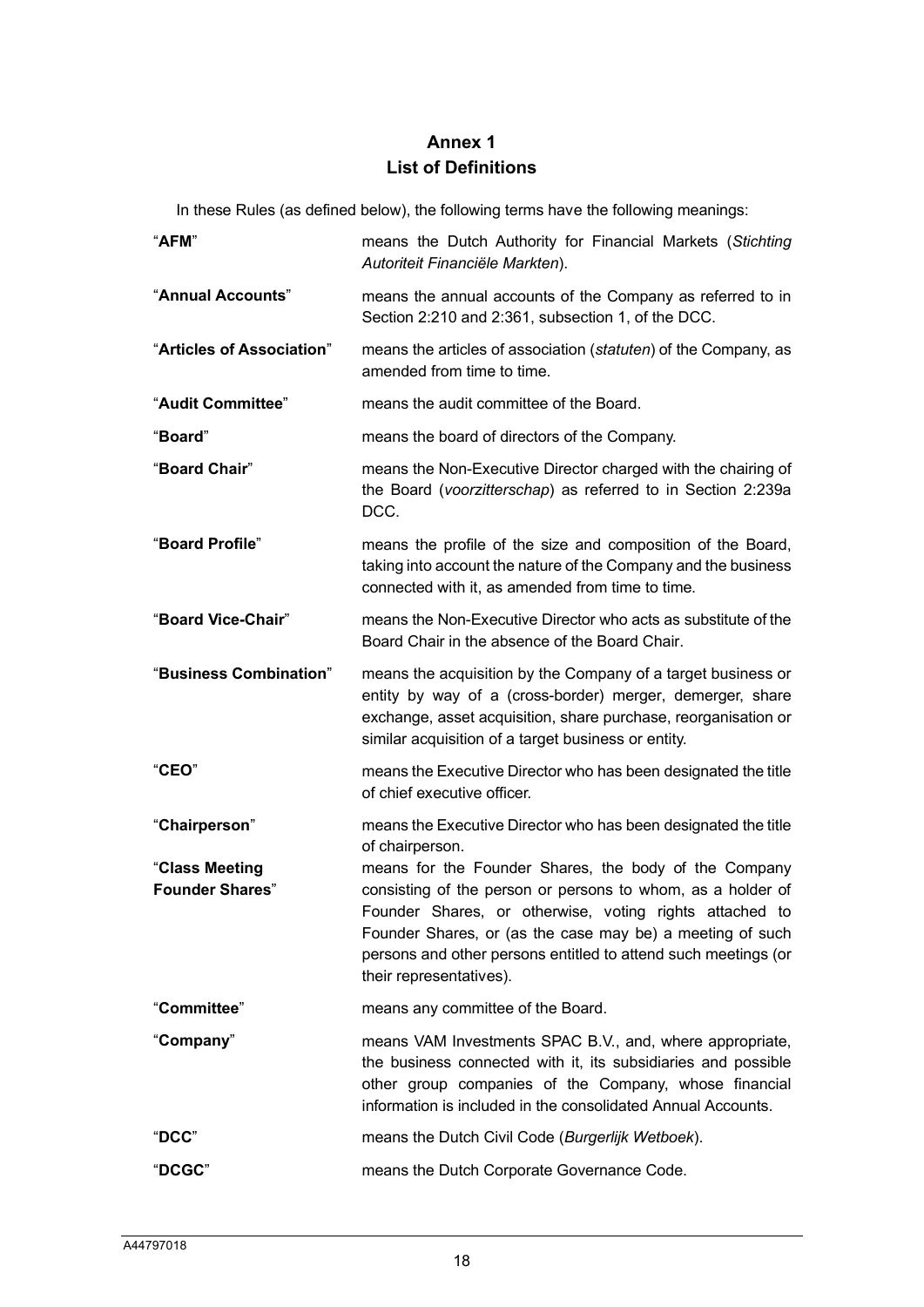| "Director"                                      | means a member of the Board. Unless the contrary is apparent,<br>this shall include each Executive Director and each Non-<br><b>Executive Director.</b>                                                                                                                  |  |
|-------------------------------------------------|--------------------------------------------------------------------------------------------------------------------------------------------------------------------------------------------------------------------------------------------------------------------------|--|
| "Diversity Policy"                              | means the diversity policy drawn up by the Board regarding its<br>composition, as amended from time to time.                                                                                                                                                             |  |
| "Executive Director"                            | means an executive director of the Company.                                                                                                                                                                                                                              |  |
| "External Auditor"                              | means the organisation in which certified public accountants<br>cooperate, as referred to in Section 2:393, subsection 1, of the<br>DCC, that is charged with the audit of the Annual Accounts.                                                                          |  |
| "Founder Share"                                 | means a founder share in the capital of the Company. For the<br>avoidance of doubt, this does not include the Founder Share<br>F1.                                                                                                                                       |  |
| "Founder Share F1"                              | means the founder share F1 in the capital of the Company.                                                                                                                                                                                                                |  |
| "General Meeting"                               | means the body of the Company consisting of the persons to<br>whom, as a Shareholder or otherwise, voting rights attached to<br>Shares accrue, or (as the case may be) a meeting of such<br>persons and other Persons with Meeting Rights (or their<br>representatives). |  |
| "in writing"                                    | means transmitted by letter, telecopier or e-mail, or any other<br>electronic means of communication, provided the relevant<br>message is legible and reproducible.                                                                                                      |  |
| "Letter Agreement"                              | means the letter agreement between, among others, the<br>Sponsor (as defined in the Prospectus) and the Company.                                                                                                                                                         |  |
| "Management Report"                             | means the management report drawn up by the Board, as<br>referred to in Sections 2:210 and 2:391 of the DCC.                                                                                                                                                             |  |
| "Non-Executive Director"                        | means a non-executive director of the Company.                                                                                                                                                                                                                           |  |
| "Ordinary Share"                                | means an ordinary share in the capital of the Company.                                                                                                                                                                                                                   |  |
| "Prospectus"                                    | means the prospectus that is approved by the AFM and<br>published by the Company on 14 July 2021.                                                                                                                                                                        |  |
| "Related<br>Party<br><b>Transaction Policy"</b> | means the related party transaction policy of the Company, as<br>amended from time to time.                                                                                                                                                                              |  |
| "Rules"                                         | means these rules of the Board, including any Annexes thereto,<br>each as amended from time to time.                                                                                                                                                                     |  |
| "Share"                                         | means a share in the capital of the Company. Unless the<br>contrary is apparent, this shall include each Ordinary Share,<br>each Founder Share and the Founder Share F1.                                                                                                 |  |
| "Shareholders"                                  | means a holder of one or more Shares. Unless the contrary is<br>apparent, this shall include each holder of Ordinary Shares,<br>each holder of Founder Shares and the holder of the Founder<br>Share F1.                                                                 |  |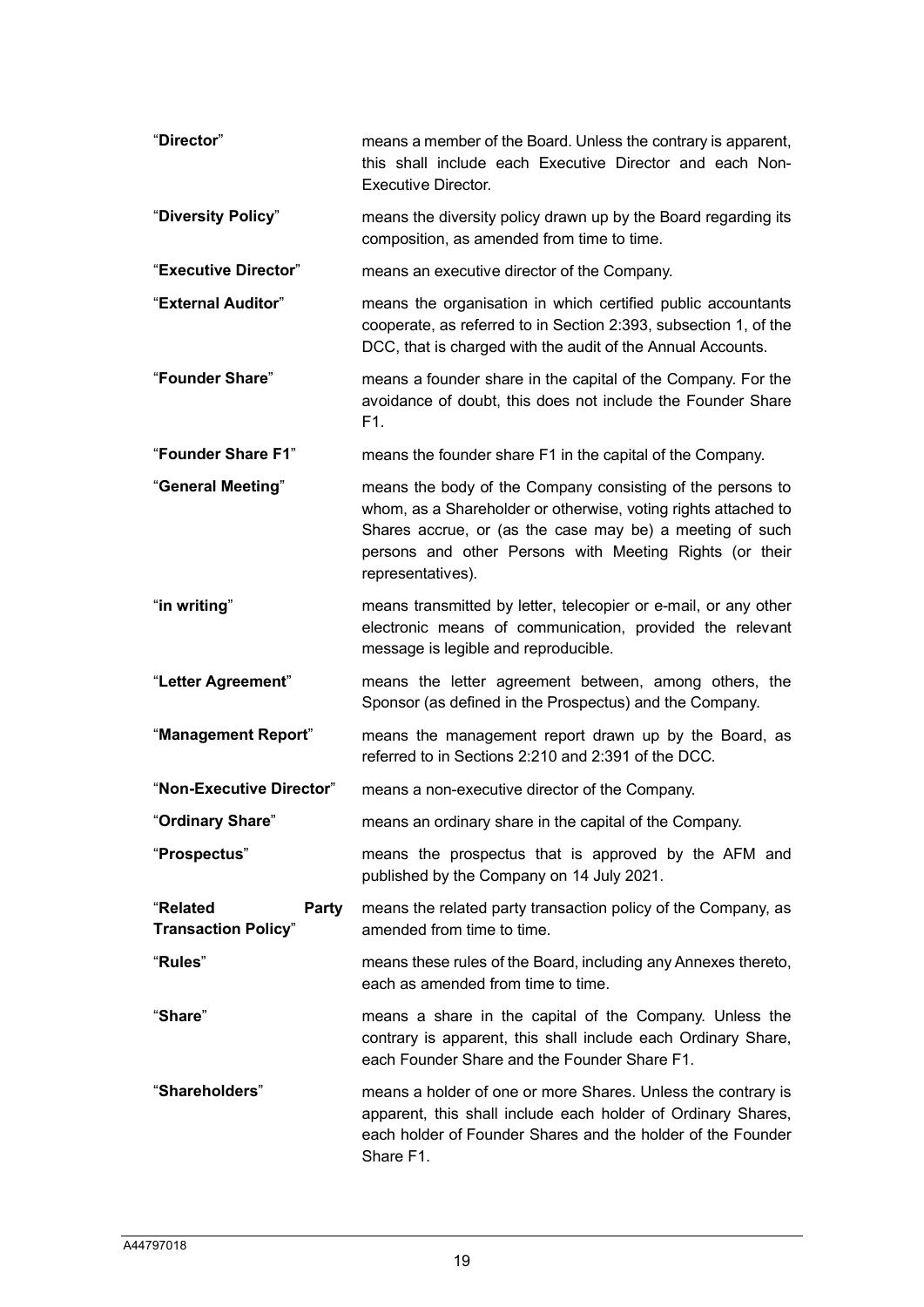"**Subsidiary**" means a subsidiary (*dochtermaatschappij*) of the Company.

Save where the context dictates otherwise, in these Rules:

- (i) unless a different intention clearly appears, a reference to a Clause or Annex is a reference to a clause or annex of these Rules;
- (ii) words and expressions expressed in the singular form also include the plural form, and vice versa; and
- (iii) a reference to a statutory provision counts as a reference to this statutory provision including all amendments, additions and replacing statutory provisions that may apply from time to time.

Headings of Clauses and other headings in these Rules are inserted for ease of reference and do not form part of these Rules for the purpose of interpretation.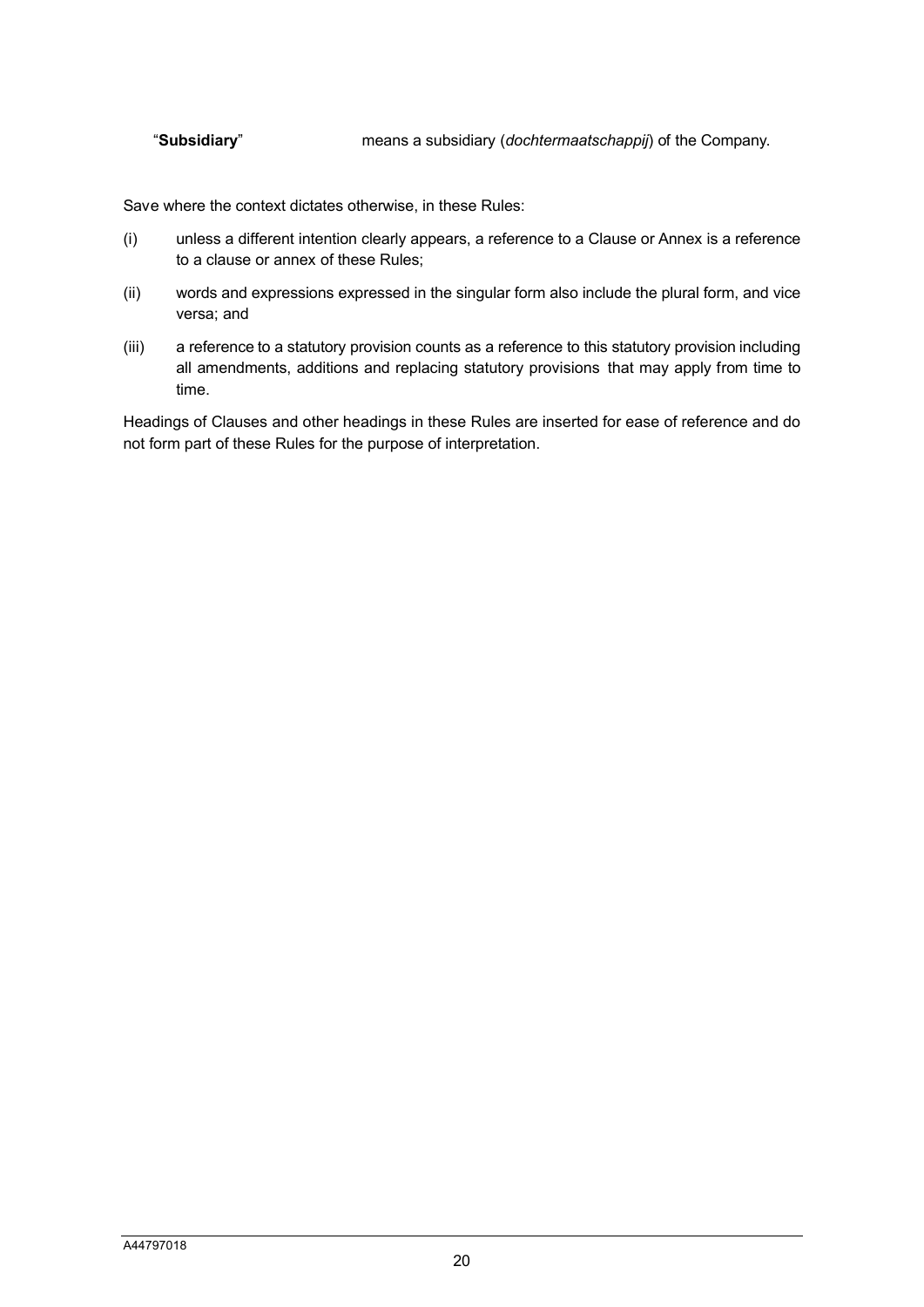# **Annex 2 Board Profile**

#### **1 Introduction**

- **1.1** This Board Profile has been prepared by the Non-Executive Directors in accordance with Clause 6.1 of the Rules, taking into account the nature and the activities of the Company and the business connected with it.
- **1.2** This Board Profile shall be reviewed periodically and shall be amended by the Non-Executive Directors if and when required or otherwise deemed fit.
- **1.3** This Board Profile shall be published on the Company's website.
- **1.4** This Board Profile must be taken into account on each (re)appointment of Directors.

#### **2 Size, composition and diversity of the Board**

- **2.1** The size and composition of the Board must at all times be such that the Directors can perform their duties properly, responsibly, independent from and critically towards each other, and that each Director contributes to the Board by such Director's qualifications and qualities.
- **2.2** The Board must at all times be composed in compliance with Clause [3](#page-2-1) of the Rules.
- **2.3** The Board shall be constituted to reflect the nature of the business connected with the Company and the environment in which the Company operates. The Board shall further be constituted from Directors with a good mix of sector knowledge, financial expertise and management skills.
- **2.4** The Board strives to realise a diverse composition of the Board in accordance with the Diversity Policy.

#### **3 Desired expertise and background**

- **3.1** The following factors will be relevant when selecting candidate Directors:
	- (i) practical experience in the business of the Company;
	- (ii) affinity with and knowledge and understanding of the business of the Company and the markets and geographies in which the Company operates or will operate its business;
	- (iii) international background with experience in and an understanding of the corporate governance aspects of a listed company;
	- (iv) knowledge of and experience in financial, legal, economic, commercial, social and marketing areas;
	- (v) knowledge of organisational processes;
	- (vi) knowledge of marketing and commercial and entrepreneurial expertise;
	- (vii) understanding of corporate social responsibility and sustainability issues;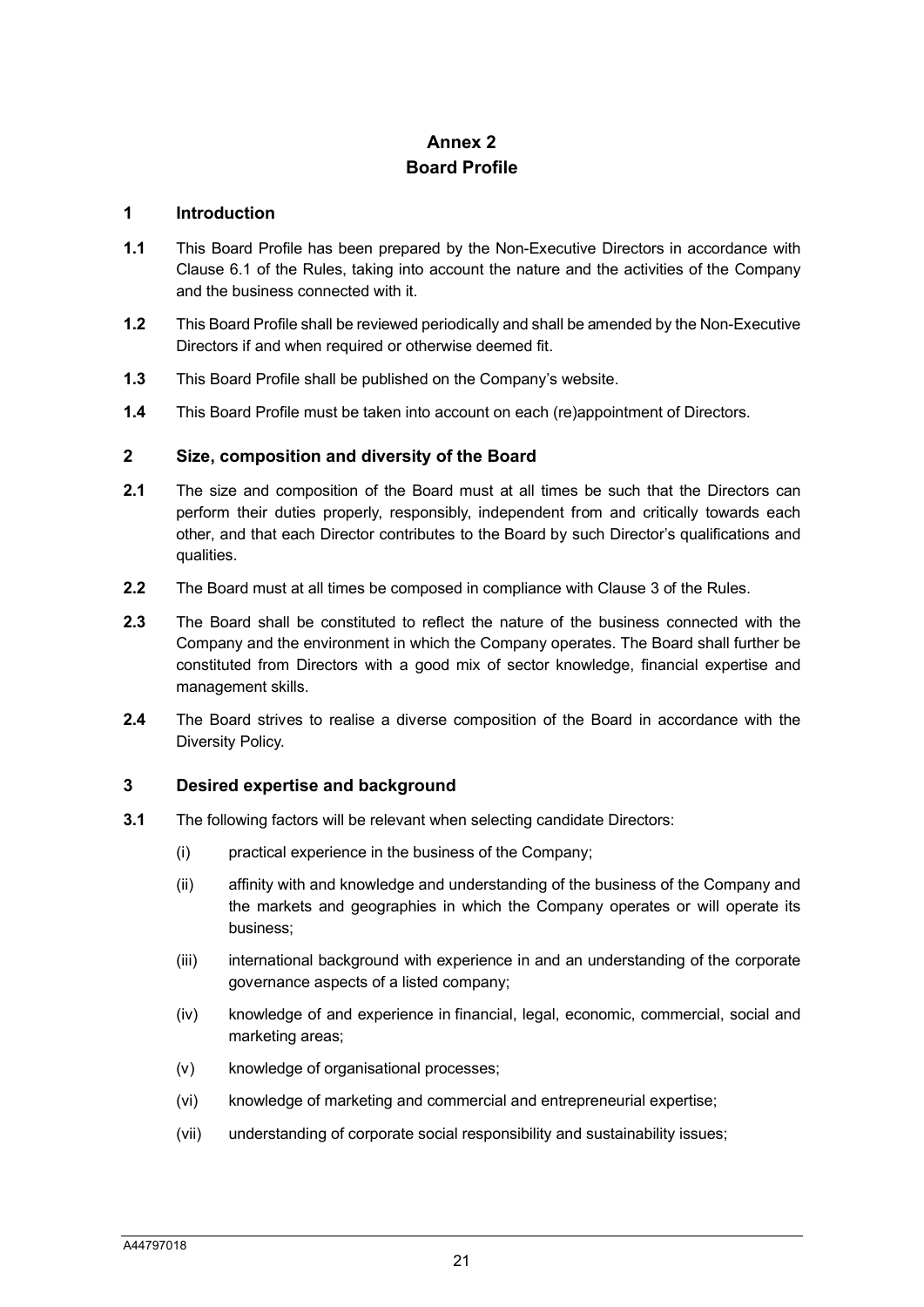- (viii) to be able and have sufficient time to supervise and promote the Company's policy and strategy and the general course of affairs within the Company timely and adequately;
- (ix) practical experience in and relating to financing and accounting;
- (x) ability to operate independently and critically in relation to the Directors, and to challenge view and be open to being challenged; and
- (xi) be a team player.
- **3.2** One Non-Executive Director specifically shall be an expert in the field of financial reporting or the audit of annual accounts.

#### **4 Independence of Non-Executive Directors**

The Board shall endeavour to ensure, within the limits of its powers, that the majority of the Non-Executive Directors, including the Board Chair, shall be independent within the meaning of the DCGC as reflected in Clause [8](#page-4-1) of the Rules.

\* \* \*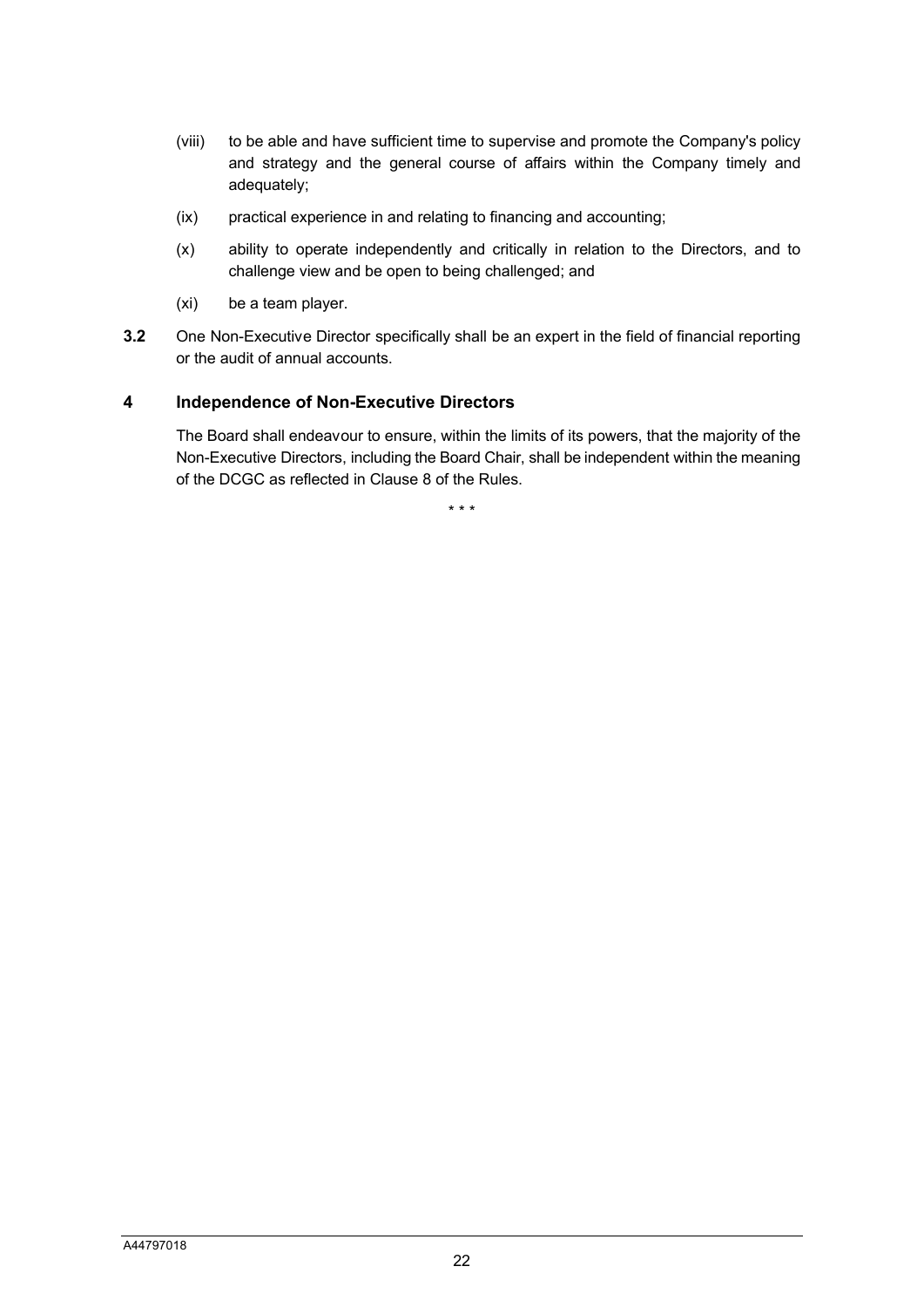## **Annex 3 Information to be included in the Management Report**

The information set out below must be included in the Management Report in addition to the information which must be included pursuant to Book 2 DCC (see Sections 2:391 and 2:392 DCC).

- **Compliance with the DCGC** The broad outline of the Company's corporate governance is set out each year in a separate chapter of the Management Report or published on the Company's website, partly on the basis of the principles stated in the DCGC. In this chapter, the Company explicitly states the extent to which it complies with the principles and best practice provisions stipulated in the DCGC and, where it does not comply with them, why and to what extent it deviates from them.
- **Corporate governance** The Company shall publish a corporate governance statement forming part of the Management Report or as annex thereof, or as digitally accessible document to which the Management Report refers, regarding:
	- (i) compliance with the principles and best practice provisions of the DCGC regarding the Board. If the Company has not complied with these principles or best practice provisions or does not intend to comply with them in the current and following financial year, it shall state the reasons therefore;
	- (ii) the Company's main features of the internal risk management and control systems relating to the financial reporting process;
	- (iii) the functioning of the General Meeting and its main authorities and the rights of the Shareholders and how they can be exercised, as far as not prescribed by relevant laws;
	- (iv) the composition and functioning of the Board and the Committees;
	- (v) the Diversity Policy. The Company includes the objectives of the Diversity Policy, the way the Diversity Policy has been implemented and the results in the last financial year; and
	- (vi) the information referred to in Section 10(1) under  $(c)$ ,  $(d)$ ,  $(f)$ ,  $(h)$ and (i) of the Directive 2004/25/EC of the European Parliament and of the Council of 21 April 2004 on takeover bids.
- **Long-term value creation** In the Management Report, the Board should give a more detailed explanation of its view on long-term value creation and the strategy for its realisation, as well as describing which contributions were made to longterm value creation in the past financial year. The Board should report on both the short-term and long-term developments.
- **Risk management** In the Management Report, the Board should render account of:
	- (i) the execution of the risk assessment, with a description of the principal risks facing the Company in relation to its risk appetite. These risks may include strategic, operational, compliance and reporting risks;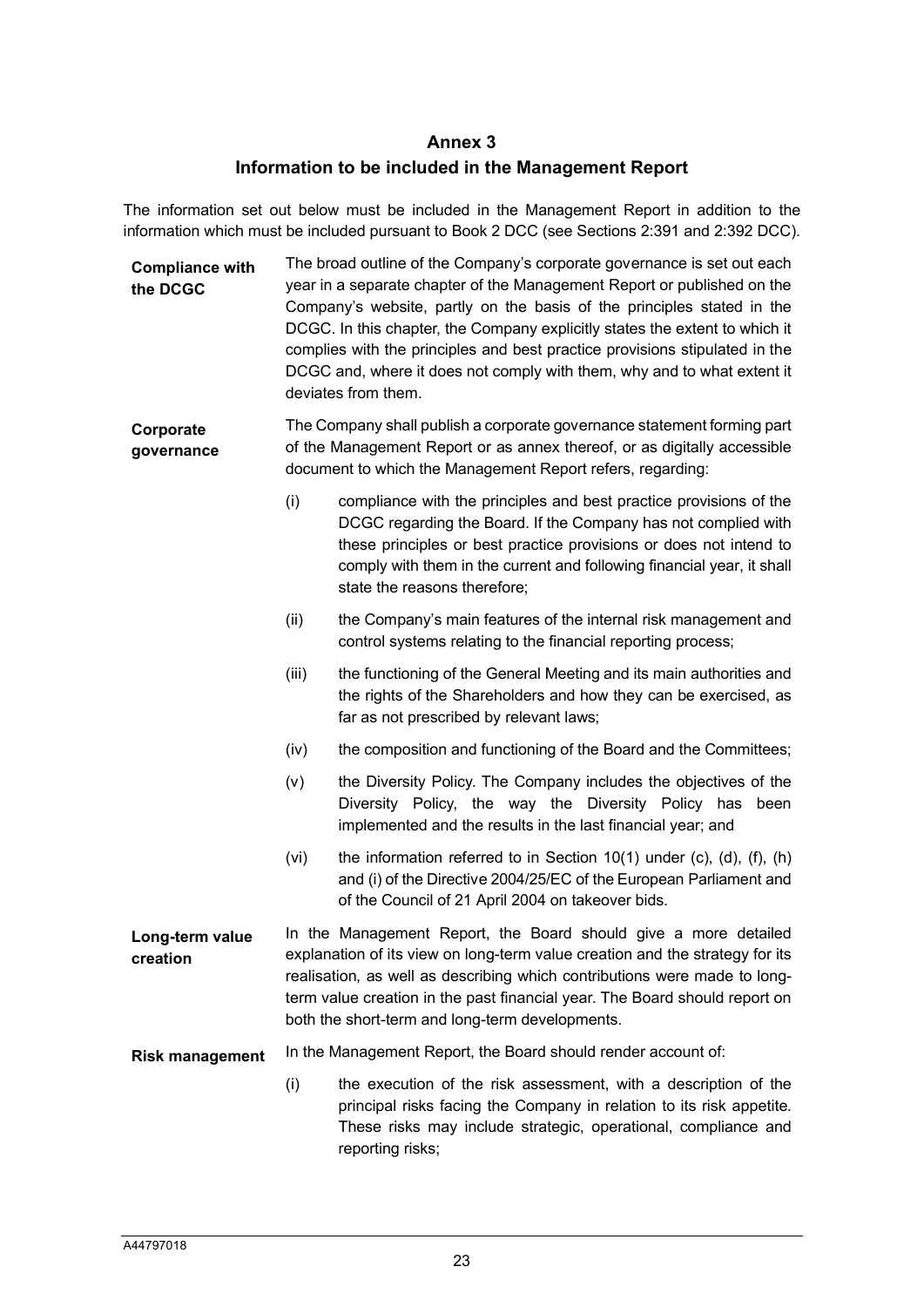|                                              | (ii)                                                                                                                                                                                                                                                                                                                                                                                                                                                                                                                   | the design and operation of the internal risk management and<br>control systems during the past financial year;                                                                                                                                                                                                    |
|----------------------------------------------|------------------------------------------------------------------------------------------------------------------------------------------------------------------------------------------------------------------------------------------------------------------------------------------------------------------------------------------------------------------------------------------------------------------------------------------------------------------------------------------------------------------------|--------------------------------------------------------------------------------------------------------------------------------------------------------------------------------------------------------------------------------------------------------------------------------------------------------------------|
|                                              | (iii)                                                                                                                                                                                                                                                                                                                                                                                                                                                                                                                  | any major failings in the internal risk management and control<br>systems which have been observed in the financial year, any<br>significant changes made to these systems and any major<br>improvements planned, along with a confirmation that these issues<br>have been discussed with the Audit Committee; and |
|                                              | (iv)                                                                                                                                                                                                                                                                                                                                                                                                                                                                                                                   | the sensitivity of the results of the Company to material changes in<br>external factors.                                                                                                                                                                                                                          |
|                                              |                                                                                                                                                                                                                                                                                                                                                                                                                                                                                                                        | The Board should state in the Management Report, with clear<br>substantiation, that:                                                                                                                                                                                                                               |
|                                              | (i)                                                                                                                                                                                                                                                                                                                                                                                                                                                                                                                    | the report provides sufficient insights into any failings in the<br>effectiveness of the internal risk management and control systems;                                                                                                                                                                             |
|                                              | (ii)                                                                                                                                                                                                                                                                                                                                                                                                                                                                                                                   | the aforementioned systems provide reasonable assurance that<br>the financial reporting does not contain any material inaccuracies;                                                                                                                                                                                |
|                                              | (iii)                                                                                                                                                                                                                                                                                                                                                                                                                                                                                                                  | based on the current state of affairs, it is justified that the financial<br>reporting is prepared on a going concern basis; and                                                                                                                                                                                   |
|                                              | (iv)                                                                                                                                                                                                                                                                                                                                                                                                                                                                                                                   | the report states those material risks and uncertainties that are<br>relevant to the expectation of the Company's continuity for the<br>period of twelve months after the preparation of the report.                                                                                                               |
| <b>Executive</b><br>committee                |                                                                                                                                                                                                                                                                                                                                                                                                                                                                                                                        | If the Board works with an executive committee, in the Management Report<br>account should be rendered of:                                                                                                                                                                                                         |
|                                              | (i)                                                                                                                                                                                                                                                                                                                                                                                                                                                                                                                    | the choice to work with an executive committee;                                                                                                                                                                                                                                                                    |
|                                              | (ii)                                                                                                                                                                                                                                                                                                                                                                                                                                                                                                                   | the role, duty and composition of the executive committee; and                                                                                                                                                                                                                                                     |
|                                              | (iii)                                                                                                                                                                                                                                                                                                                                                                                                                                                                                                                  | how the contacts between the Board and the executive committee<br>have been given shape.                                                                                                                                                                                                                           |
| <b>Diversity</b>                             | If the composition of the Board diverges from the targets stipulated in the<br>Diversity Policy and/or the statutory target for the male/female ratio, if and<br>to the extent that this is provided under or pursuant to relevant laws, the<br>current state of affairs should be outlined in the corporate governance<br>statement referred to above in this Annex 2, along with an explanation as<br>to which measures are being taken to attain the intended target, and by<br>when this is likely to be achieved. |                                                                                                                                                                                                                                                                                                                    |
| <b>Culture</b>                               |                                                                                                                                                                                                                                                                                                                                                                                                                                                                                                                        | In the Management Report, the Board should explain:                                                                                                                                                                                                                                                                |
|                                              | (i)                                                                                                                                                                                                                                                                                                                                                                                                                                                                                                                    | the values and the way in which they are incorporated in the<br>Company and the business connected with it; and                                                                                                                                                                                                    |
|                                              | (ii)                                                                                                                                                                                                                                                                                                                                                                                                                                                                                                                   | the effectiveness of, and compliance with, the code of conduct.                                                                                                                                                                                                                                                    |
| <b>Transactions with</b><br><b>Directors</b> | All transactions in which there are conflicts of interest with Directors that<br>are of material significance to the Company and/or to the relevant Directors<br>should be published in the Management Report, together with a statement                                                                                                                                                                                                                                                                               |                                                                                                                                                                                                                                                                                                                    |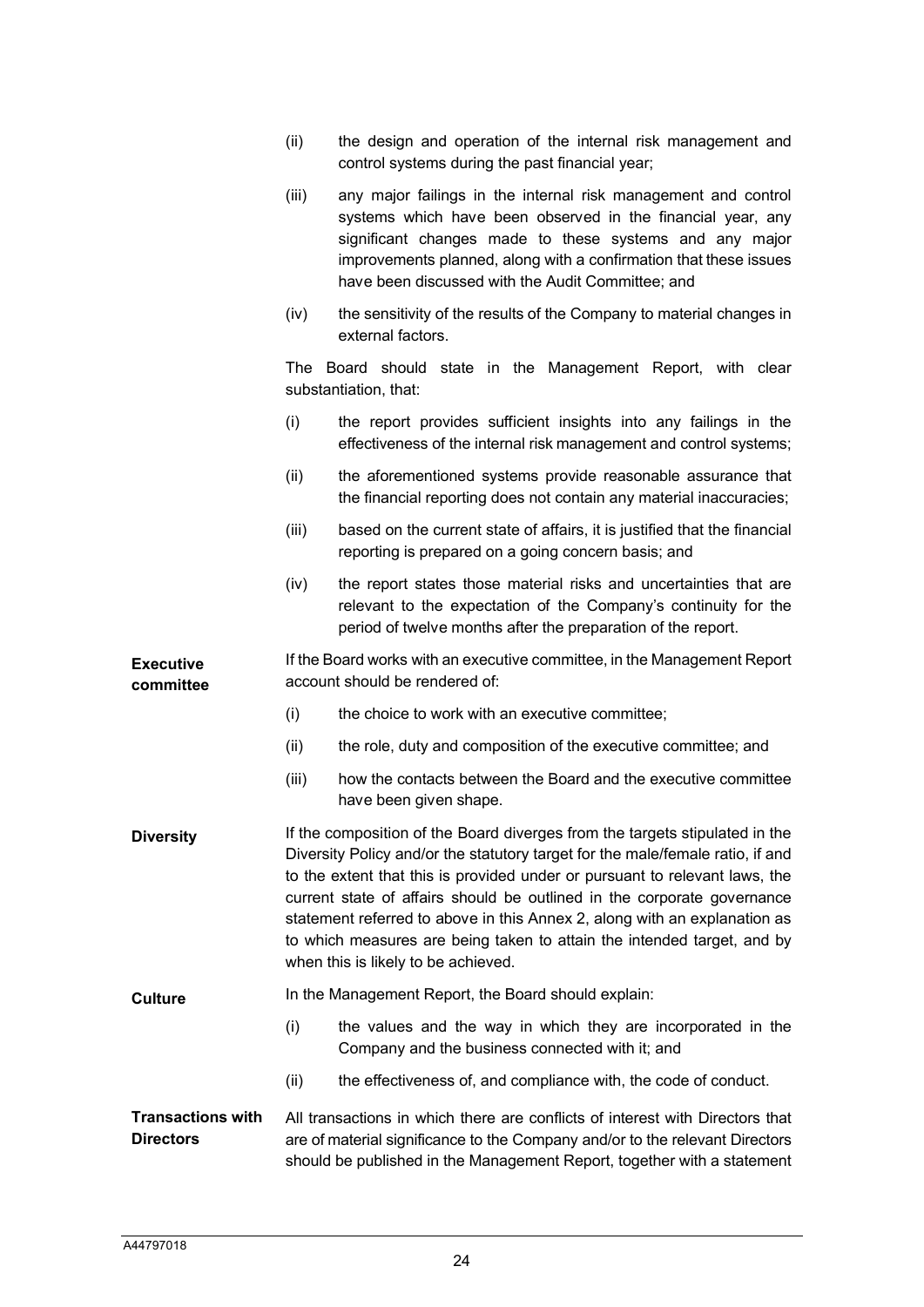of the conflict of interest and a declaration that best practice provisions 2.7.3 and 2.7.4 DCGC have been complied with.

**Transactions with majority Shareholders** All transactions between the Company and legal or natural persons who hold at least 10% of the Shares that are of material significance to the Company and/or to such persons, together with a declaration that best practice provision 2.7.5 DCGC has been complied with.

**Outline of antitakeover measures** The Board should outline all existing or potential anti-takeover measures in the Management Report and should also indicate in what circumstances and by whom these measures may likely be used.

**Non-financial**  The Company shall make announcements with regard to:

- (i) the business model of the Company, in a brief description;
	- (ii) the policies, including the implemented due diligence processes and the outcome of these policies, in relation to:
		- (a) environmental, social and employee matters;
		- (b) respect for human rights; and
		- (c) anti-corruption and bribery matters;
	- (iii) the principal risks related to the subjects as described under (ii) in connection with the activities of the Company including, if relevant and proportionate, the business relations, products and services of the Company which presumably have a negative influence on these subjects and how the Company manages these risks; and
	- (iv) non-financial key performance indicators relevant to the particular business of the Company.

If the Company has no policies as described under (ii), the Company shall set out the main reasons therefore.

#### **Report of the Non-Executive Directors**

**Information**

The Management Report shall further contain a report of the Non-Executive Directors, which shall at least contain the following items:

- (i) an account of the involvement of the Non-Executive Directors in the establishment of the Company's long-term value creation strategy, and the way in which the Non-Executive Directors monitor its implementation;
- (ii) the following information for each Non-Executive Director:
	- (a) gender;
	- (b) age;
	- (c) nationality;
	- (d) principal position;
	- (e) other positions, in so far as they are relevant to the performance of the duties of such Non-Executive Director;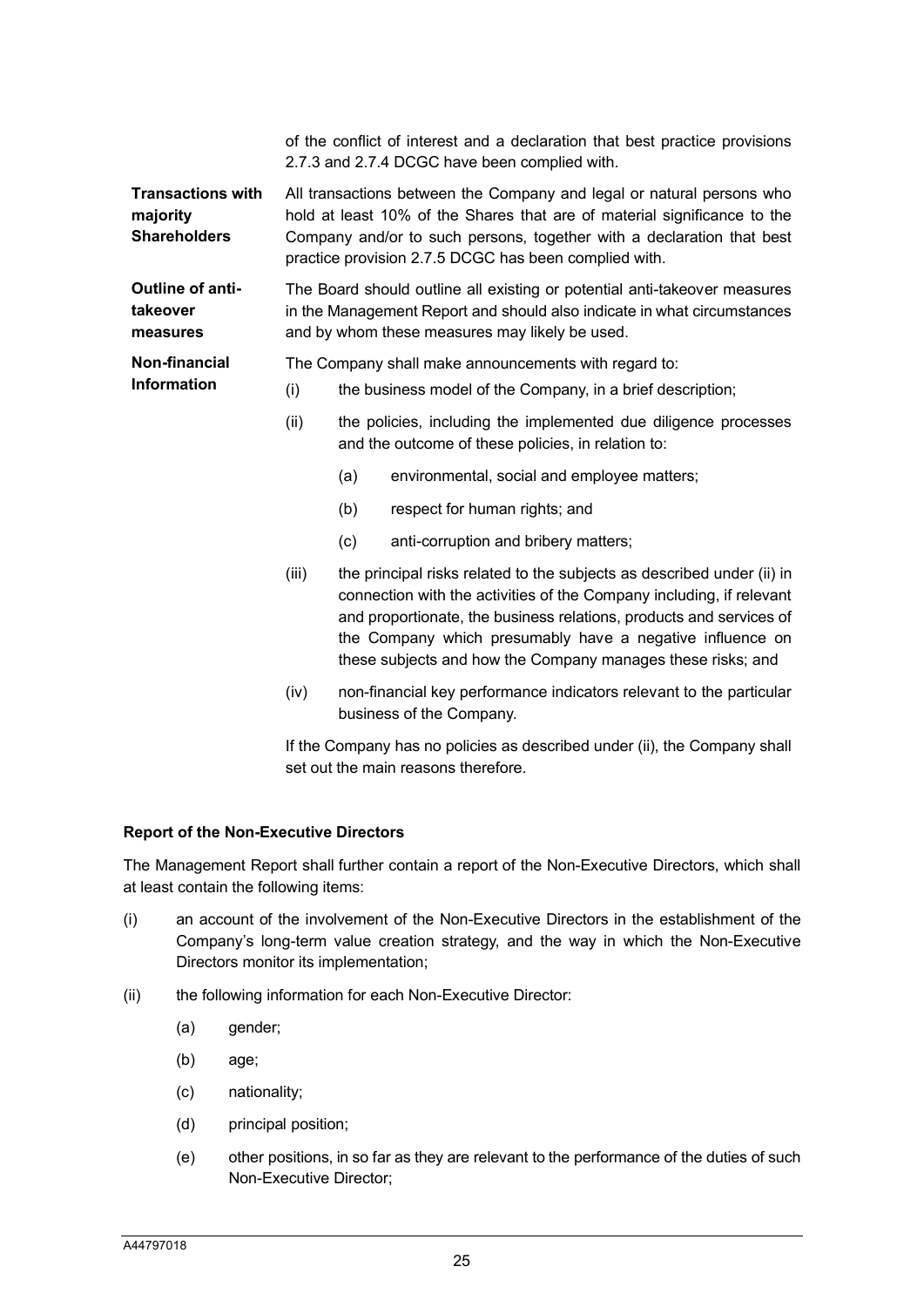- (f) date of initial appointment of such Non-Executive Director; and
- (g) current term of appointment of such Non-Executive Director;
- (iii) a statement that, in the opinion of the Non-Executive Directors, the independence requirements referred to in best practice provisions 2.1.7 through 2.1.9 DCGC have been fulfilled, and which Non-Executive Director(s), if any, they do not consider to be independent;
- (iv) a statement containing:
	- (a) how the evaluation of the Non-Executive Directors, any Committee and the individual Non-Executive Directors has been carried out;
	- (b) how the evaluation of the Board and the individual Directors has been carried out; and
	- (c) what has been or will be done with the conclusions from the evaluations;
- (v) a report on how the duties of any Committee were carried out in the financial year, including the composition of any Committee, the number of Committee meetings and the main issues discussed;
- (vi) the absenteeism rate from Board meetings and Committee meetings of each Non-Executive Director.

If applicable, the report of the Non-Executive Directors shall further include:

- (i) if there is no separate department for the internal audit function, the conclusions, along with any resulting recommendations of the Audit Committee regarding whether or not it is necessary to establish an internal audit department, along with any alternative measures; and
- (ii) the reasons for reappointment of a Non-Executive Directors after an eight-year period.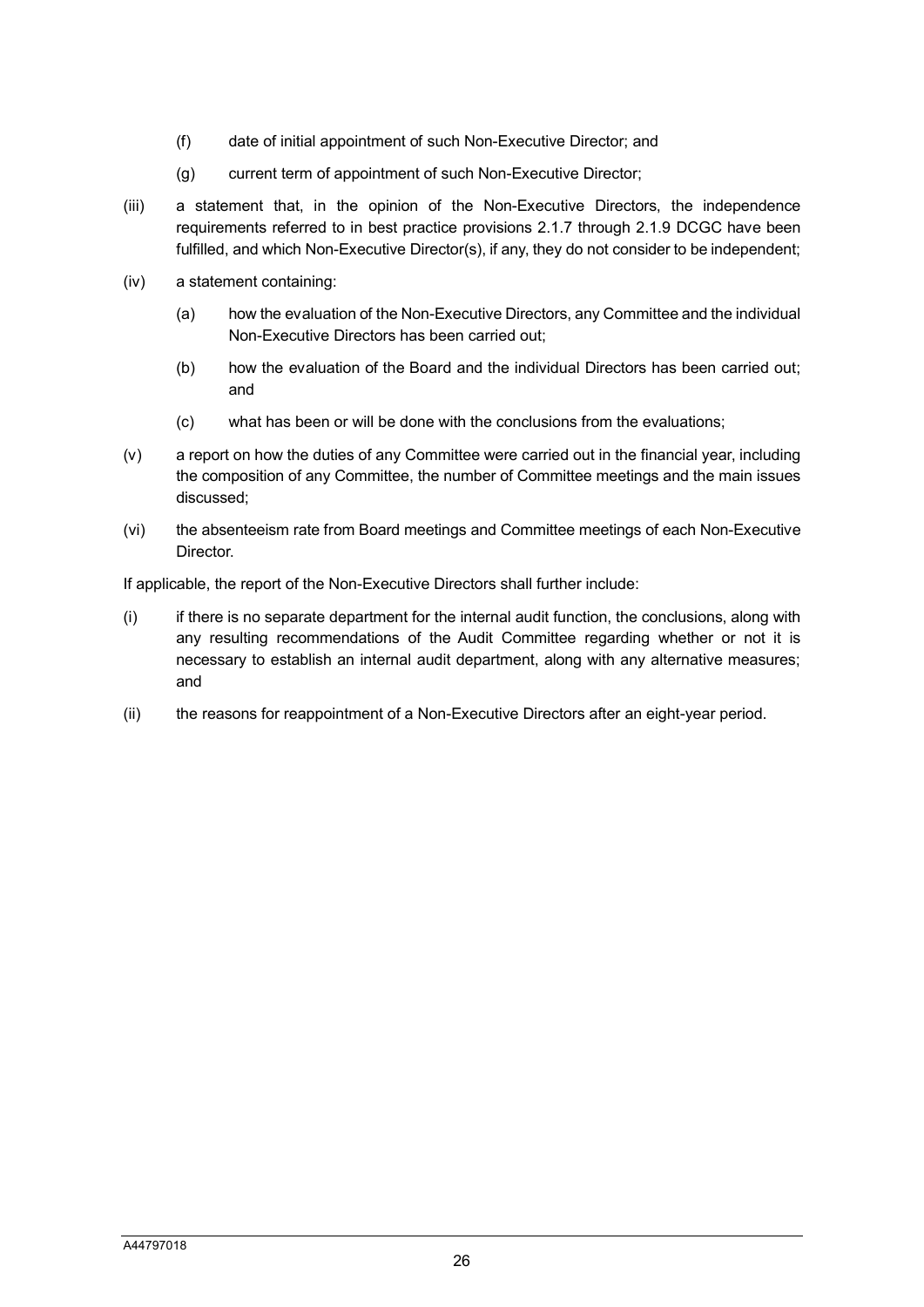# **Annex 4 Information to be provided to the AFM**

The notifications and documents set out below shall be made and provided, respectively, to the AFM on a regular basis.

| <b>External Auditor</b>         | The notification of the intended appointment of the External Auditor by the<br>General Meeting.                                                                     |
|---------------------------------|---------------------------------------------------------------------------------------------------------------------------------------------------------------------|
|                                 | The notification of the withdrawal of the instructions to audit the Annual<br>Accounts by the Company or an early termination by the External Auditor.              |
| <b>Annual Accounts</b>          | The Annual Accounts, the Management Report and the information<br>mentioned in Section 2:392 DCC within five days following the adoption of<br>the Annual Accounts. |
|                                 | The notification that the Annual Accounts have not been adopted within six<br>months after the end of the financial year, if applicable.                            |
| <b>Regulated</b><br>information | Regulated information that will be generally available.                                                                                                             |
| <b>Directors</b>                | The notification that a Director is no longer in office.                                                                                                            |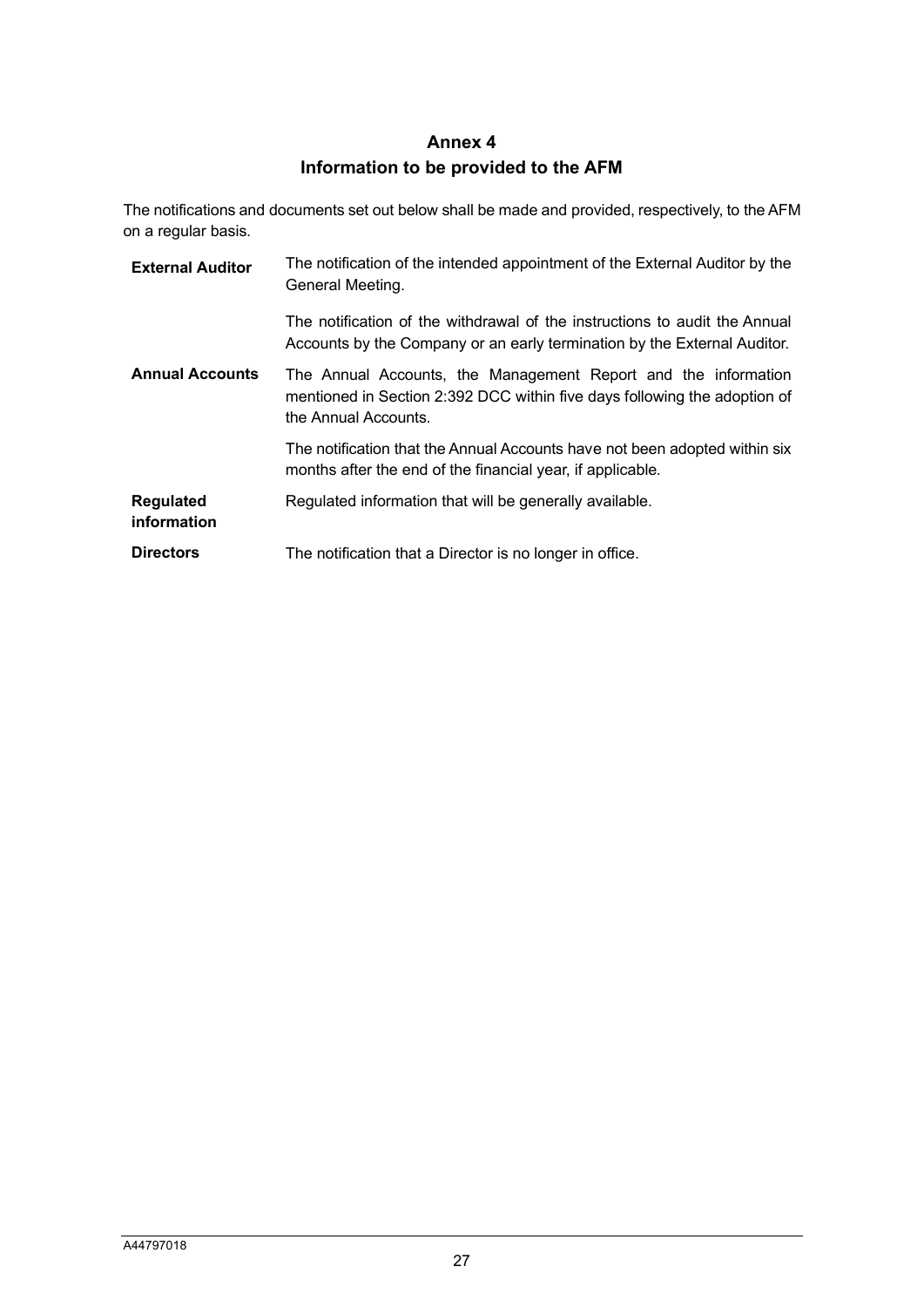# **Annex 5 Items to be published on the Company's website**

The following items shall be published on the Company's website:

| <b>Rules and policies</b> | These Rules.                                                                                                                                                                                                                                                                                                                    |
|---------------------------|---------------------------------------------------------------------------------------------------------------------------------------------------------------------------------------------------------------------------------------------------------------------------------------------------------------------------------|
|                           | The Related Party Transaction Policy.                                                                                                                                                                                                                                                                                           |
|                           | The Board Profile.                                                                                                                                                                                                                                                                                                              |
|                           | The outline policy on bilateral contacts with Shareholders.                                                                                                                                                                                                                                                                     |
|                           | The terms of reference for any Committee.                                                                                                                                                                                                                                                                                       |
|                           | The regulations on insider trading of the Company regarding, among<br>other things, (securities of) the Company.                                                                                                                                                                                                                |
|                           | The Company's code of conduct.                                                                                                                                                                                                                                                                                                  |
| <b>General Meetings</b>   | A proposal for approval or authorisation by the General Meeting shall<br>be explained in writing. In such explanation, the Board shall deal with<br>all facts and circumstances relevant to the approval or authorisation<br>to be granted. The explanatory notes to the agenda shall be published<br>on the Company's website. |
|                           | Information which is relevant to the Shareholders and which the<br>Company is required to publish or submit pursuant to the provisions<br>of relevant laws and regulations. This shall be published and updated<br>on a separate section of the Company's website.                                                              |
|                           | Resolutions of the General Meeting and (draft) minutes of the General<br>Meetings.                                                                                                                                                                                                                                              |
| <b>Other meetings</b>     | Any announcement of analyst meetings, analyst presentations,<br>presentations to institutional or other investors and press conferences<br>to be held.                                                                                                                                                                          |
| <b>Board</b>              | Composition of the Board.                                                                                                                                                                                                                                                                                                       |
|                           | Any rotation plan relating to the Board drawn up by the Non-Executive<br>Directors, as amended from time to time. The current rotation plan is<br>attached hereto as Annex 7.                                                                                                                                                   |
|                           | The remuneration report of the Company.                                                                                                                                                                                                                                                                                         |
|                           | The main elements of the agreement of a Director with the Company<br>in a transparent overview after the agreement has been concluded<br>and in any event no later than the date of the notice calling the General<br>Meeting where the appointment of such Director will be proposed.                                          |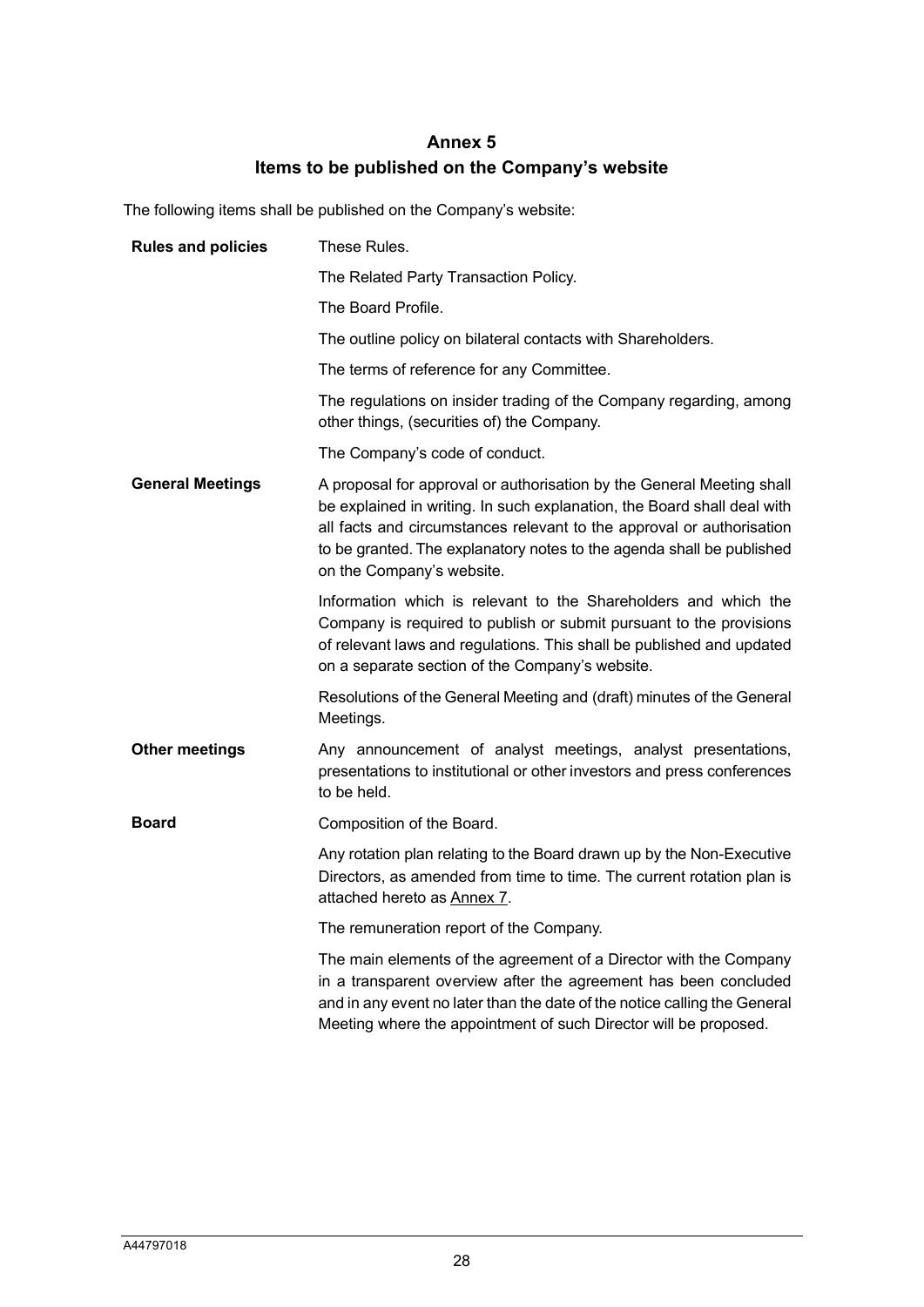#### **Annex 6**

### **Board resolutions requiring consent of Non-Executive Directors**

The following resolutions require the consent of the majority of the Non-Executive Directors:

- (i) to complete a Business Combination;
- (ii) to enter into transactions in which there are conflicts of interest with Directors that are of material significance to the Company and/or the relevant Director(s);
- (iii) to change the duties and composition of any Committee and the rules referred to in Clause [11.2;](#page-6-1)
- (iv) to amend these Rules;
- (v) to submit the nomination for the appointment of the External Auditor to the General Meeting;
- (vi) to approve the granting of personal loans, guarantees or the like to Directors; and
- (vii) to perform any other acts that require the consent of the majority of the Non-Executive Directors pursuant to relevant laws, the Articles, these Rules, the DCGC or any other relevant regulations.